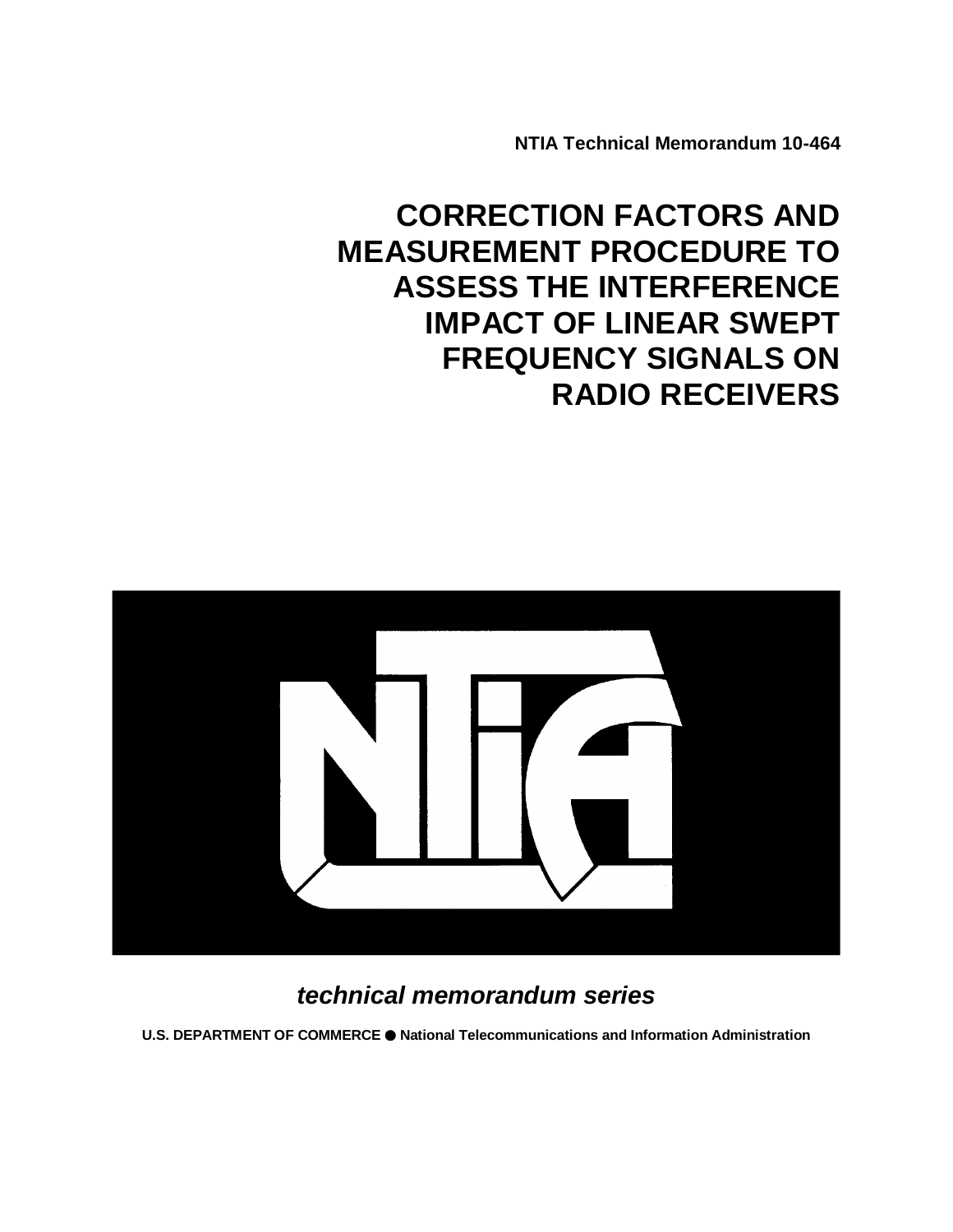**NTIA Technical Memorandum 10-464**

## **CORRECTION FACTORS AND MEASUREMENT PROCEDURE TO ASSESS THE INTERFERENCE IMPACT OF LINEAR SWEPT FREQUENCY SIGNALS ON RADIO RECEIVERS**

 **Edward F. Drocella David S. Anderson**



**U.S. DEPARTMENT OF COMMERCE Gary Locke, Secretary**

**Lawrence E. Strickling Assistant Secretary for Communications and Information**

December 2009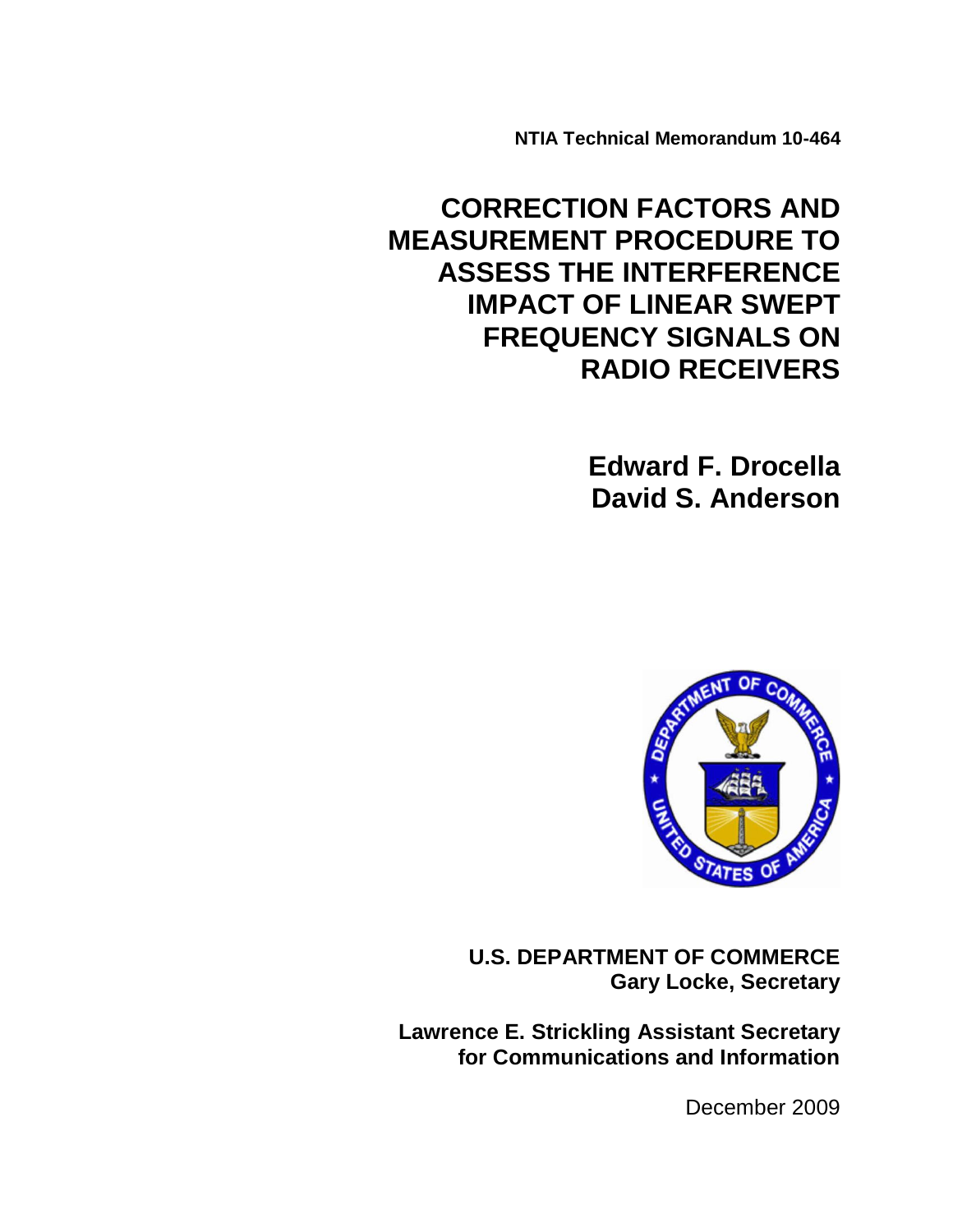## **ACKNOWLEDGMENTS**

The authors wish to thank Brent Bedford of the National Telecommunications and Information Administration's Institute for Telecommunication Sciences, for his support and work in performing the measurements that were fundamental to the completion of this technical memorandum.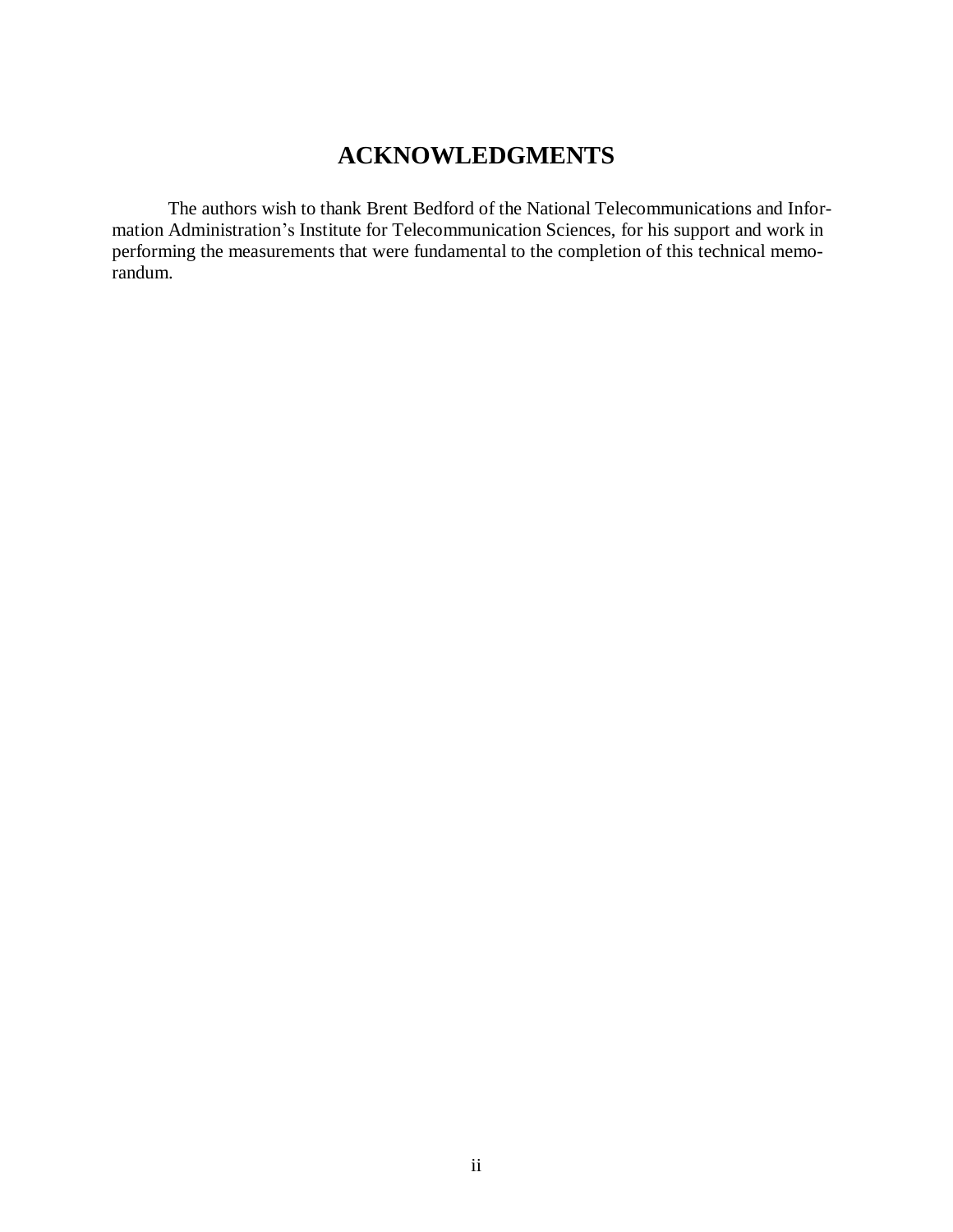## **EXECUTIVE SUMMARY**

The National Telecommunications and Information Administration (NTIA) is developing a handbook documenting the best practices in spectrum engineering. This technical memorandum provides a methodology to determine the average and peak power level at the output of a filter with a linear swept frequency pulse train input to the filter. Using this method, NTIA calculated two correction factors necessary to accurately compute the interference power level of a system that employs linear swept frequency signals. The two correction factors enable the conversion of the peak power at the filter input to the peak power or average power at the output. These correction factors cover the case where the peak input power is stated in dB relative to a reference power (e.g., dBW). NTIA also carried out, as part of this technical memorandum, measurements of linear swept frequency signals at the input and output of a variety of filter bandwidths. A comparison of measured and calculated correction factors showed the values to be in good agreement. The measurements carried out in this technical memorandum resulted in the development of a general procedure for measuring the emissions of a system employing linear swept frequency techniques. This method enables an accurate measurement of the emissions from which to assess compatibility with other radio services. The correction factors and the measurement procedure described in this technical memorandum will be used in the development of the Best Practices Handbook.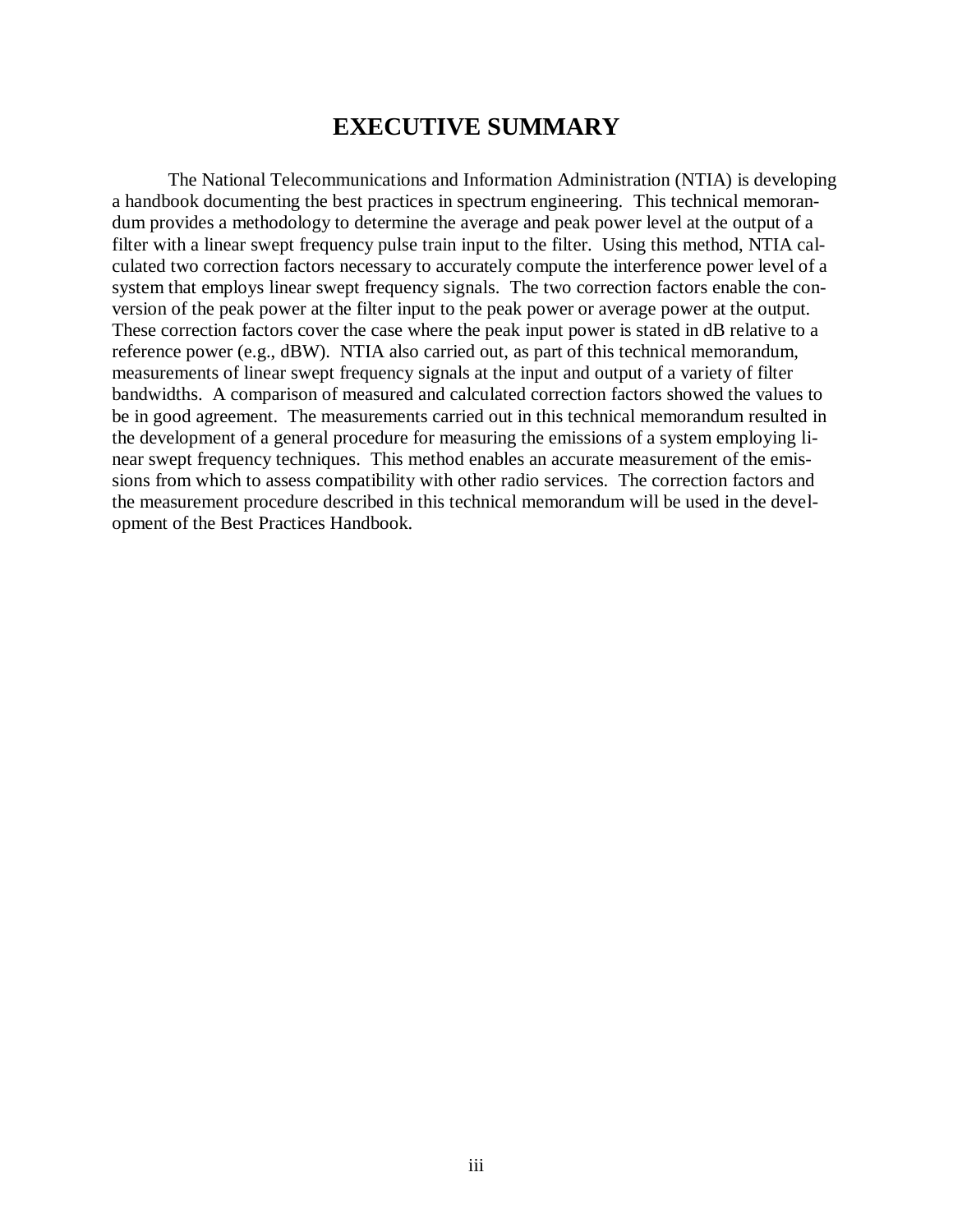## **TABLE OF CONTENTS**

| <b>GLOSSARY OF ACRONYMS AND</b>                                      |  |
|----------------------------------------------------------------------|--|
|                                                                      |  |
|                                                                      |  |
|                                                                      |  |
|                                                                      |  |
|                                                                      |  |
|                                                                      |  |
|                                                                      |  |
|                                                                      |  |
|                                                                      |  |
|                                                                      |  |
|                                                                      |  |
|                                                                      |  |
|                                                                      |  |
|                                                                      |  |
| 3.2.3 Applications of Linear Swept Frequency Correction Factors  3-8 |  |
| <b>SECTION 4.0 GENERAL MEASUREMENT PROCEDURE FOR LINEAR</b>          |  |
|                                                                      |  |
|                                                                      |  |
| 4.2 DESCRIPTION OF GENERAL MEASUREMENT PROCEDURE  4-1                |  |
|                                                                      |  |
|                                                                      |  |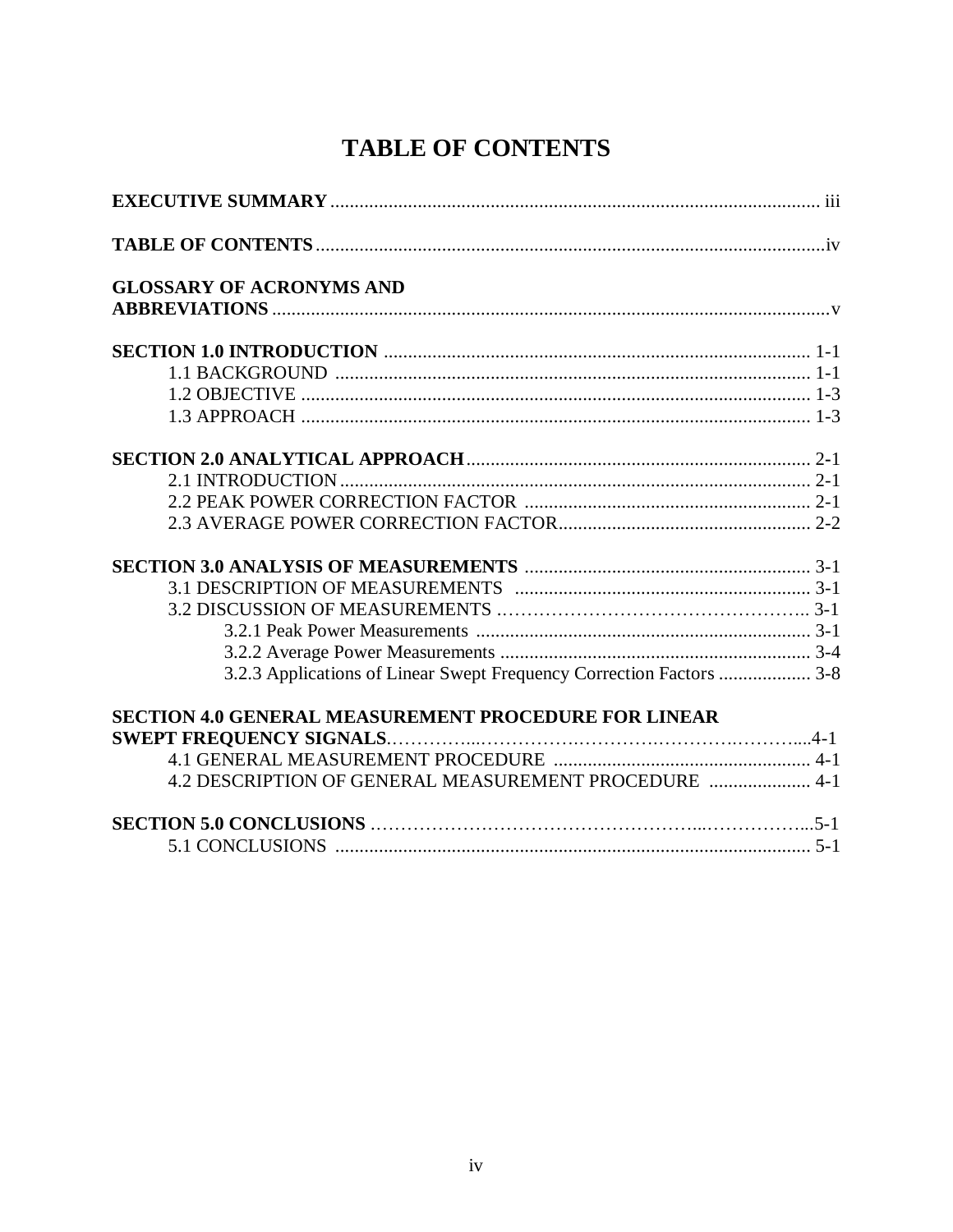## **GLOSSARY OF ACRONYMS AND ABBREVIATIONS**

| <b>AWG</b>    | <b>Arbitrary Waveform Generator</b>                        |
|---------------|------------------------------------------------------------|
| $B_t$         | <b>Extent of Frequency Sweep</b>                           |
| <b>BW</b>     | Bandwidth                                                  |
| <b>BWCF</b>   | <b>Bandwidth Correction Factor</b>                         |
| $BW_{3dB}$    | 3 dB Filter Bandwidth                                      |
| $CF_A$        | <b>Average Power Correction Factor</b>                     |
| $CF_{P}$      | <b>Peak Power Correction Factor</b>                        |
| <b>EIRP</b>   | <b>Equivalent Isotropically Radiated Power</b>             |
| IF            | <b>Intermediate Frequency</b>                              |
| <b>ITS</b>    | <b>Institute for Telecommunication Sciences</b>            |
| kHz           | Kilohertz                                                  |
| <b>LNA</b>    | Low Noise Amplifier                                        |
| <b>MHz</b>    | Megahertz                                                  |
| msec          | Millisecond                                                |
| <b>NTIA</b>   | National Telecommunications and Information Administration |
| <b>OSM</b>    | Office of Spectrum Management                              |
| $P_{AO}$      | Average Power at the Output of Filter                      |
| $P_{\rm{Pi}}$ | Peak Power at the Input of Filter                          |
| $P_{PO}$      | Peak Power at the Output of Filter                         |
| <b>PRT</b>    | <b>Pulse Repetition Time</b>                               |
| PW            | Pulse Width                                                |
| <b>RBW</b>    | <b>Resolution Bandwidth</b>                                |
| RF            | Radio Frequency                                            |
| <b>RMS</b>    | Root Mean Square                                           |
| <b>SR</b>     | <b>Sweep Rate</b>                                          |
| $\tau_i$      | Input Pulse Width                                          |
| <b>UFS</b>    | Unit Under Test Frequency Sweep                            |
| <b>UUT</b>    | <b>Unit Under Test</b>                                     |
| usec          | Microsecond                                                |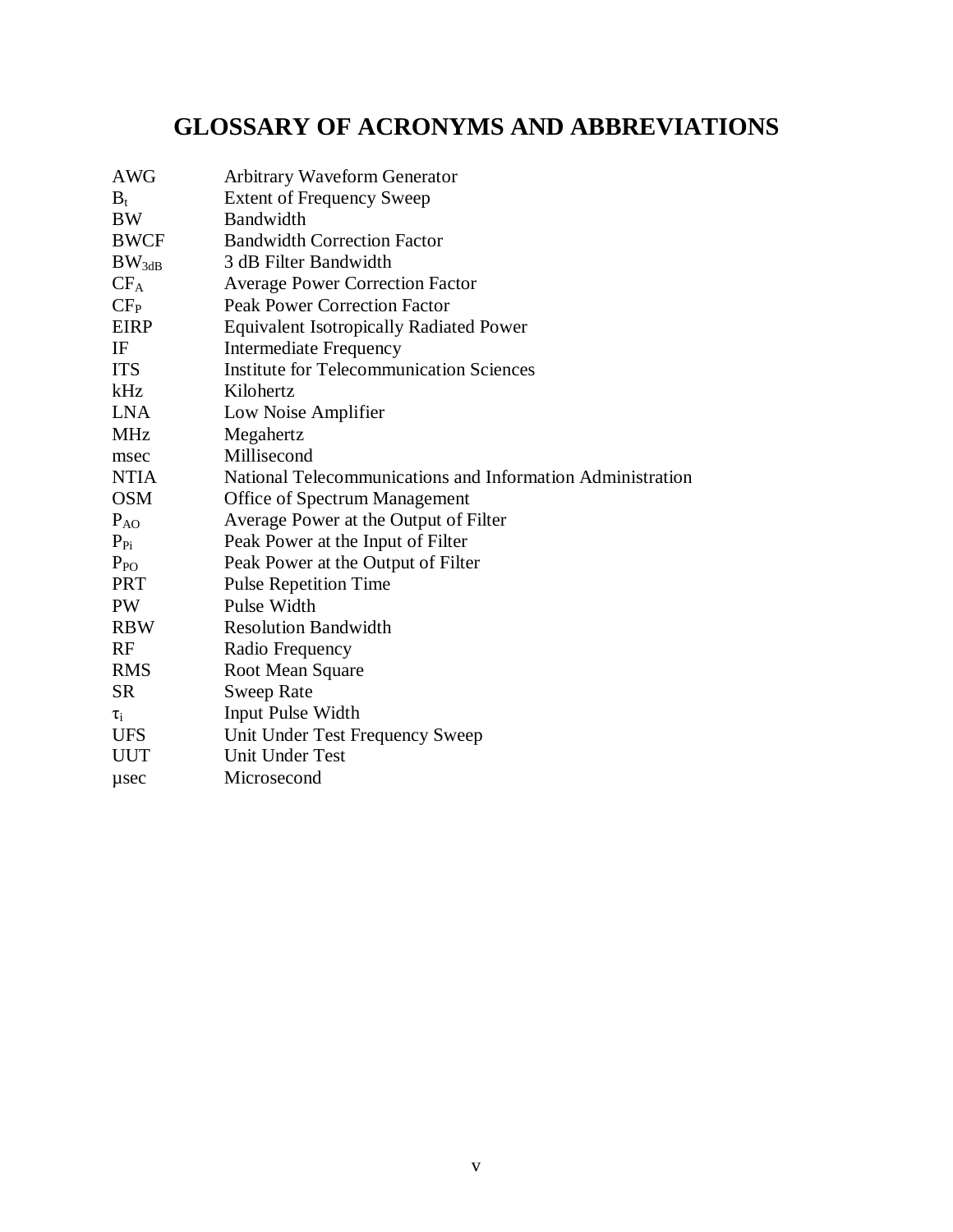## **SECTION 1.0 INTRODUCTION**

#### **1.1 BACKGROUND**

The National Telecommunications and Information Administration (NTIA) Office of Spectrum Management is examining best practices in spectrum management for use by regulators, technology developers, manufacturers and service providers. This effort includes the development of a Best Practices Handbook that will aggregate a common set of approaches for conducting engineering analyses and will assemble a common set of criteria for performing technical studies to evaluate emerging technologies. NTIA will prepare a series of technical memorandums on various topics related to performing engineering analyses and will use the results of the individual technical memorandums to develop the Best Practices Handbook. This technical memorandum is one in a series addressing specific topics related to spectrum engineering.

An increasing number of federal and non-federal systems being developed employ linear swept frequency techniques. For compliance purposes the emissions from these devices are typically measured in a reference bandwidth (e.g., 1 MHz). To assess the compatibility of systems employing linear swept frequency techniques with other radio receivers, both average and peak power levels at the victim receiver intermediate frequency output are required. To perform this assessment, it is necessary to develop a means of converting the power (peak or average) of a linear swept frequency signal as measured in one bandwidth (e.g., reference bandwidth) to what would be expected in another bandwidth (victim receiver bandwidth). To perform this conversion, equations referred to as correction factors can be developed. In addition to providing a conversion for determining the peak or average power in different bandwidths, the correction factor can also be used to convert between peak and average power levels within the same bandwidth.

### **1.2 OBJECTIVE**

The objective of the measurements and analyses described in this technical memorandum is to develop peak and average power correction factors for linear swept frequency signals. To accomplish this objective, NTIA conducted a series of tests providing measured data to support the understanding of the signal at the output of a filter over a range of filter bandwidths that results from each of a variety of input linear swept frequency signals. The measurements carried out in this technical memorandum will be used to develop a general procedure for measuring the emissions of a system employing linear swept frequency techniques.

### **1.3 APPROACH**

The NTIA Institute for Telecommunication Sciences (ITS), in conjunction with the NTIA Office of Spectrum Management, performed the measurements described in this technical memorandum.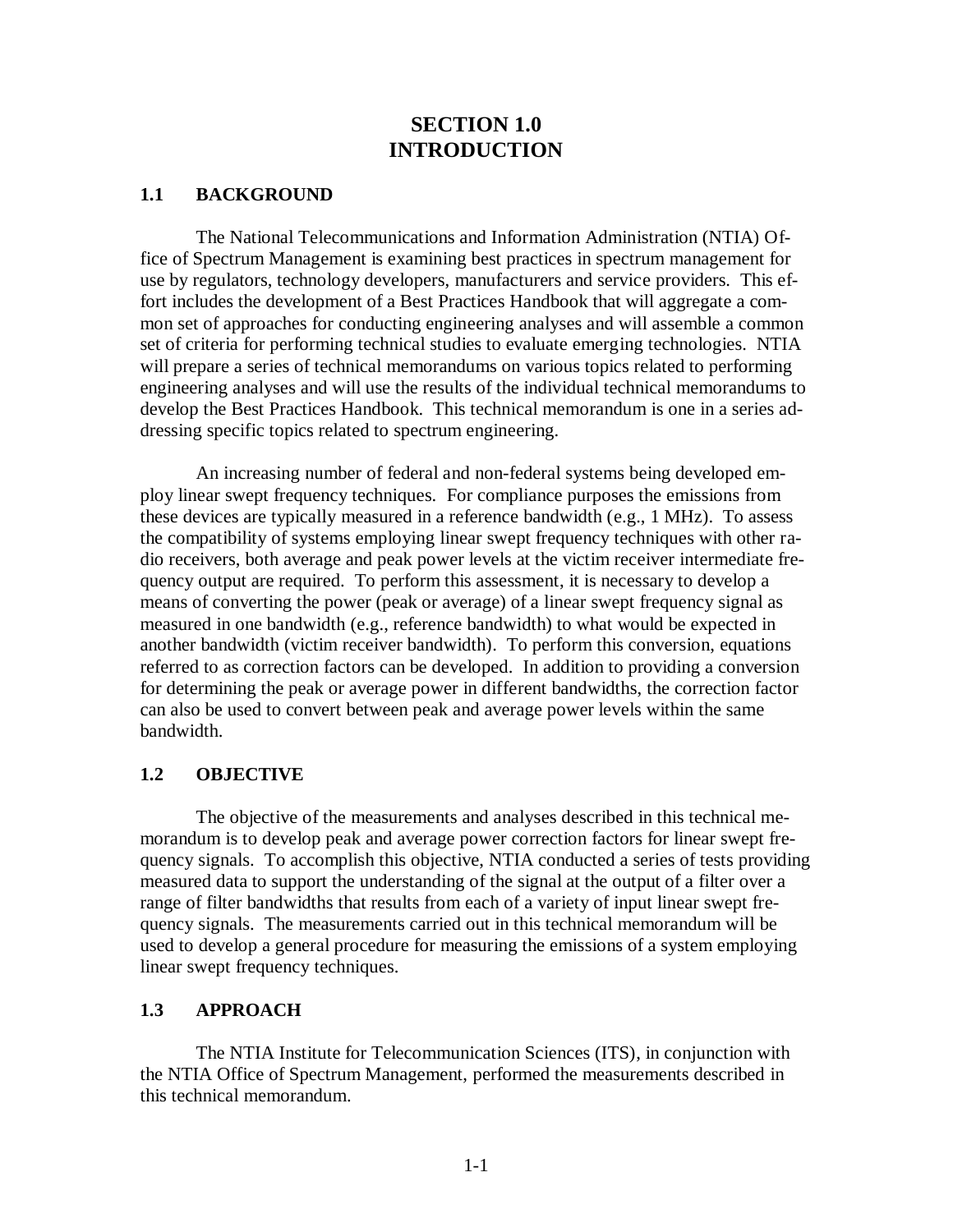During the initial phase of the program, NTIA developed a linear swept frequency signal source. The swept frequency signal source was capable of generating a constant amplitude signal that swept across a range of at least 15 MHz with sweep rates of 0.005, 0.05, 0.5, 5, 50 and 500 kHz per microsecond (µsec). The carrier frequency was not a critical parameter in this measurement program.

The swept frequency signals were input to a spectrum analyzer. With the spectrum analyzer in a zero span mode at a frequency that is at the mid-point of the 15 MHz sweep range of the swept frequency signal generator, signals were measured in the spectrum analyzer with resolution bandwidths (RBWs) of 3 MHz, 1MHz, 300 kHz, 100 kHz, 30 kHz, and 10 kHz for each of the sweep rates.

The signal was measured using the root-mean-square (RMS) average and peak detectors. The peak and average power levels were measured using the maximum hold feature of the spectrum analyzer for approximately ten scans of the source signal. These multiple scans were performed for each of the sweep rates. The average power using the RMS average detector was measured over a 1 millisecond (msec) time interval. The peak power for each input signal was obtained.

In addition, similar spectrum analyzer measurements of peak and average power were carried out with the swept frequency held constant at 500 kHz/µsec and the pulse repetition time varied (600 µsec, 1.1 msec, and 6 msec). These additional measurements show the impact of duty cycle on the average power.

NTIA then analyzed the measured data along with certain analytical representations to develop a methodology to convert the peak power at a filter input to the peak or average power at the filter output.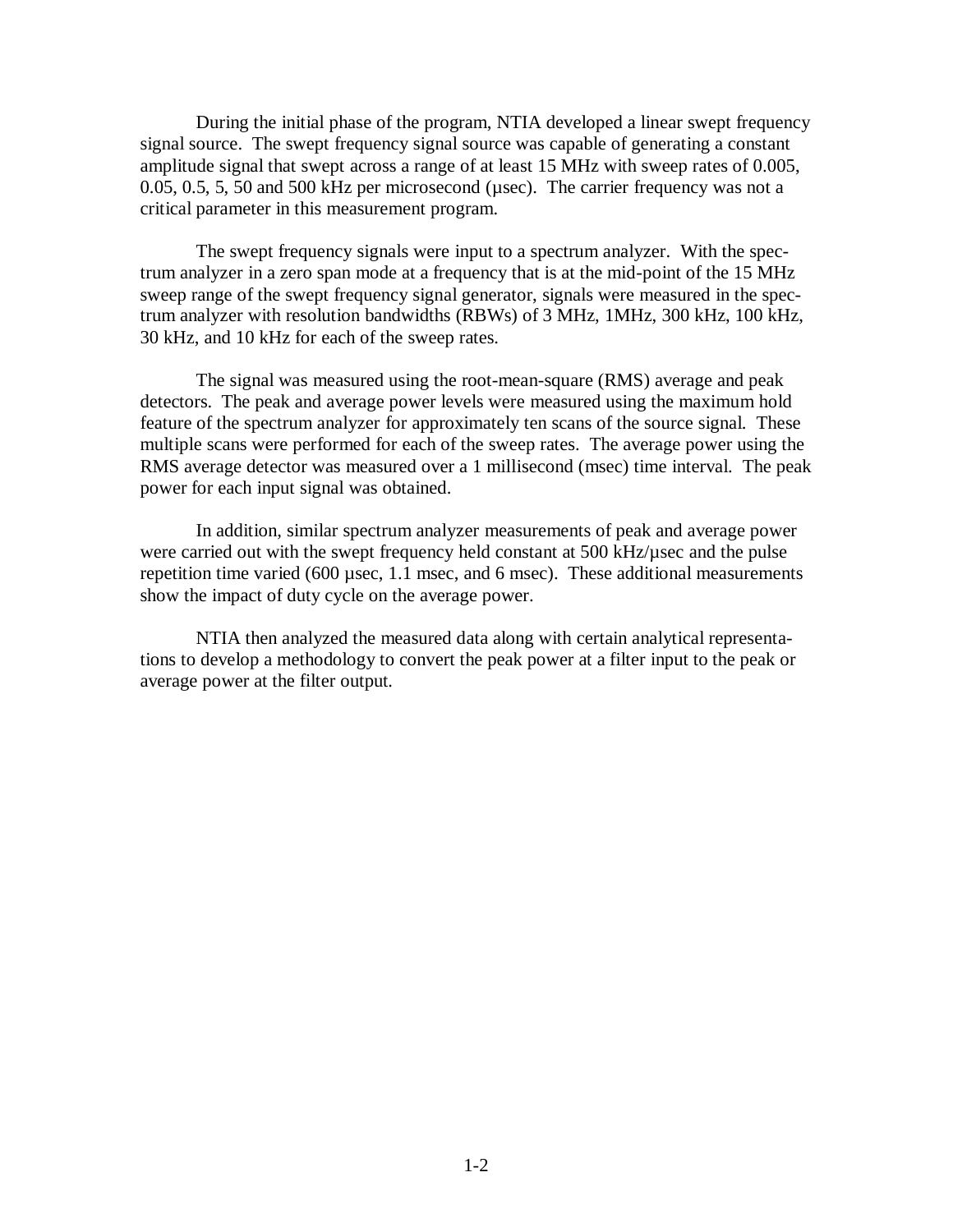## **SECTION 2.0 ANALYTICAL APPROACH**

#### **2.1 INTRODUCTION**

This section presents the development of the analytical expressions to determine the peak and average power correction factors for linear swept frequency signals. The correction factors are used to determine the peak and average power expected at the output of a filter with a linear swept frequency pulse train at the filter input.

### **2.2 PEAK POWER CORRECTION FACTOR**

The input pulse train considered in this analysis is characterized by the following parameters:

 $\bullet$  P<sub>Pi</sub> is the peak power of a rectangular pulse at the filter input (Watts);

 $\tau_t$  is the pulse width of the rectangular pulse (μsec);

 $\bullet$  B<sub>t</sub> is the extent of the linear frequency sweep during the pulse on-time ( $\tau_t$ ) (MHz); and

▪ PRT is the pulse repetition time, the time from the start of one pulse to the start of the next pulse (μsec).

The sweep rate (SR) of the pulse (with units of MHz/usec) is determined by:

$$
SR = B_t / \tau_t \tag{2-1}
$$

The filter is characterized by its 3 dB bandwidth  $(B_{3dB})$  in MHz. For the analysis presented in this technical memorandum to be applicable,  $B_t$  must be greater than  $B_{3dB}$ . If  $B_t$  is less than  $B_{3dB}$ , the total frequency sweep falls within the filter bandwidth and is not addressed in this technical memorandum.

The reduction in peak power, as the input pulse passes through the filter, is determined by the ratio of the time the swept frequency signal is within the filter bandwidth (i.e.,  $B_{3dB}/SR$ ) to the response time of the filter. The response time of the filter is  $1/B_{3dB}$ . Thus, the peak power at the output of the filter  $(P_{P0}$  in Watts) is:

$$
P_{P0} = P_{Pi} [(B_{3dB} / SR)/(1/B_{3dB})] = P_{Pi} [(B_{3dB})^2 / SR]
$$
 (2-2)

This result can be expressed as a peak correction factor  $(CF_P)$  in dB, which provides a method to correct the peak power of the input pulse to account for the filter bandwidth effect. Expressing Equation 2-2 in logarithmic form results in:

$$
10 \text{ Log } (P_{P0}) = 10 \text{ Log}(P_{Pi}) + 10 \text{ Log } [(B_{3dB})^2/\text{SR}]
$$
\n(2-3)

The term 10  $\text{Log}[(B_{3dB})^2/\text{SR}]$  is CF<sub>P</sub>. If the peak power at the input is expressed in units of dB relative to a reference power (in  $dBW$ ), the  $CF<sub>P</sub>$  can be applied to determine the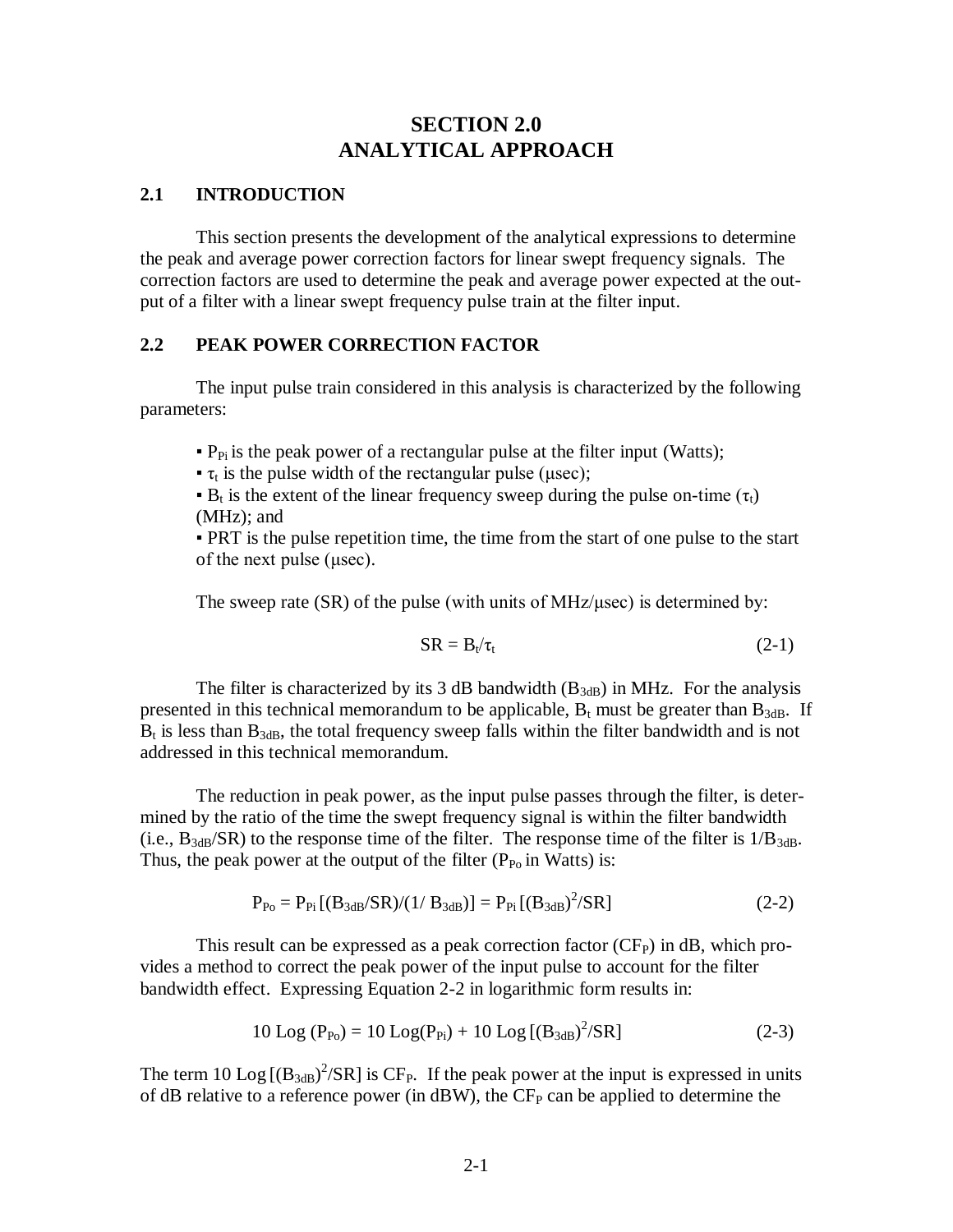output in the same power units. There is, however, a limit on the range of applicability of  $CF_P = 10 \text{ Log } [(B_{3dB})^2 / SR]$ . The peak correction factor cannot exceed 0 dB or  $(B_{3dB})^2 / SR$ cannot exceed one. That is, if  $(B_{3dB})^2/SR$  is greater than one, it should be set equal to one to determine  $CF_{P}$ . If  $CF_{P}$  where allowed to have a value greater than 0 dB, the peak power out of the filter would be greater than the peak power into the filter, which is not possible.

#### **2.3 AVERAGE POWER CORRECTION FACTOR**

Once the peak power at the output of the filter has been determined, the average power at the output  $(P_{A_0}$  in Watts) of the filter can be determined by taking into account the duty cycle of the output pulse train:

$$
P_{Ao} = P_{Po} \left( \tau_0 / PRT \right) \tag{2-4}
$$

where  $\tau_0$  is the pulse length at the filter output. This is also the response time of the filter:

$$
\tau_{\rm o} = 1/B_{3\,\rm dB} \tag{2-5}
$$

Combining Equations 2-2 and 2-4 results in:

$$
P_{Ao} = P_{Pi} [(B_{3dB})^2 / SR] [1/(B_{3dB} \times PRT)] = P_{Pi} [B_{3dB} / (SR \times PRT)]
$$
 (2-6)

This produces a correction factor (in logarithmic form) for average power  $(CF_A)$ in the same units as that of the peak power (e.g., dBW or dBm):

$$
CF_A = 10 Log [B3dB/(SR x PRT)]
$$
 (2-7)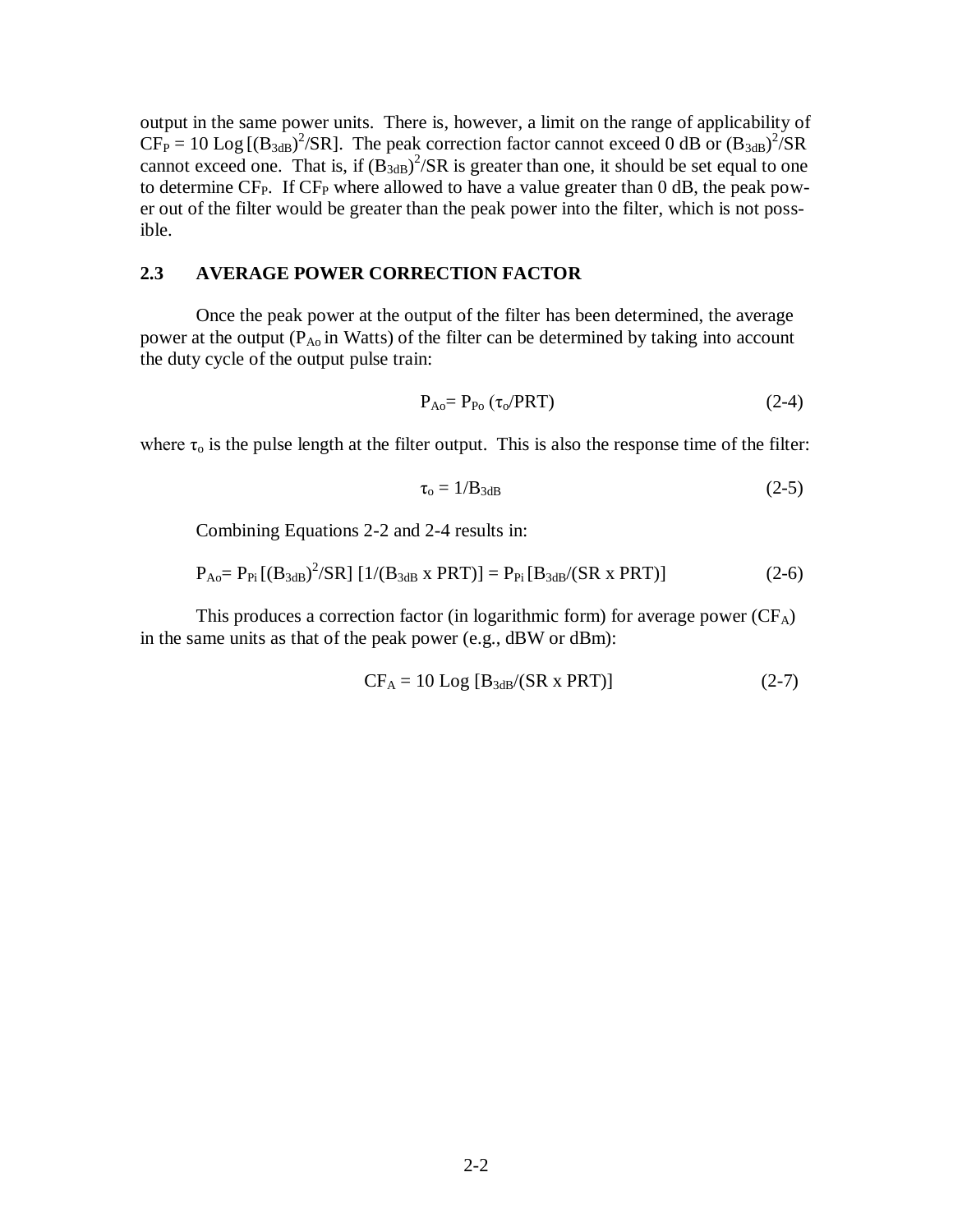## **SECTION 3.0 ANALYSIS OF MEASUREMENTS**

#### **3.1 DESCRIPTION OF MEASUREMENTS**

In order to confirm the analytical results presented in Section 2, NTIA ITS performed a series of measurements. The measurements initially involved configuring a signal generator to linearly sweep from 92.5 to 107.5 MHz. The linearity of the sweep was confirmed using a vector signal analyzer. The slowest sweep rate used was 5 Hz/usec and the fastest was 500 kHz/usec. NTIA ITS used a spectrum analyzer to measure the peak and average power at the output of the RBW filter. These RBW filters are incorporated in the spectrum analyzer and have a Gaussian selectivity characteristic. The average power measurements were made using a RMS detector with an integration time of 1 msec for the initial measurements.

The pulse-on time of the pulse train was established by the sweep rate selected for the specific measurement and the extent of the frequency sweep (92.5 to 107.5 MHz). The off-time between pulses was very short initially such that the difference between total peak and average power at the filter input was less than 3 dB. The spectrum analyzer was operated in the zero-span mode with maximum hold and tuned to the center frequency of the frequency sweep of the pulse.

#### **3.2 DISCUSSION OF MEASUREMENTS**

#### **3.2.1 Peak Power Measurements**

Table 3-1 provides a summary of the peak power measurement results. As shown in Table 3-1, the measured peak power at the output of the RBW filter relative to the input of the filter is a function of the bandwidth and sweep rate. The quantity measured is the difference between maximum peak power at the filter input and the measured peak power at the filter output for a combination of sweep rate and filter bandwidths,  $CF_P = 10$  $\text{Log}$  [(B<sub>3dB</sub>)<sup>2</sup>/SR].

Table 3-2 shows a comparison of measured and calculated  $CF<sub>P</sub>$  values. As shown in Table 3-2, the calculated  $CF_P$  values are higher in magnitude than the measured  $CF_P$ values. This indicates that the analytical expression developed in Section 2 provides an overestimate of the actual  $CF_{P}$ . Thus, it is necessary to modify the equation for  $CF_{P}$  developed in Section 2. Including a factor of 1.6 in Equation 2-3 results in  $CF<sub>P</sub>$  values in better agreement with the measurements as shown in the last column in Table 3-2.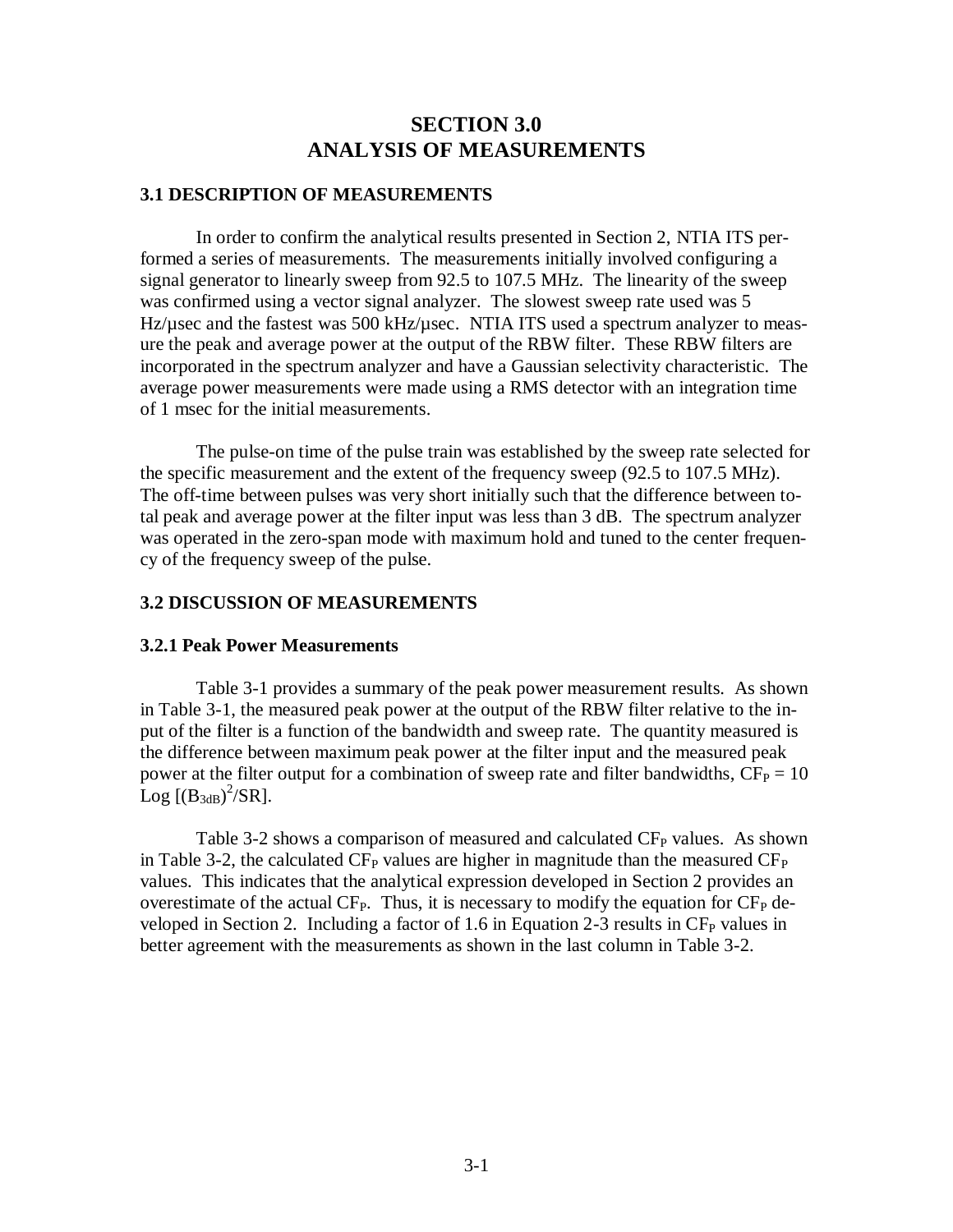| <b>Sweep Rate</b><br>(kHz/µsec) | <b>RBW</b>         | <b>Measured CF<sub>P</sub></b><br>(dB) |
|---------------------------------|--------------------|----------------------------------------|
| $5x10^{-3}$                     | 3 MHz              | $\boldsymbol{0}$                       |
| $5x10^{-2}$                     | 3 MHz              | $\boldsymbol{0}$                       |
| $5x10^{-1}$                     | 3 MHz              | $\boldsymbol{0}$                       |
| 5                               | 3 MHz              | $\boldsymbol{0}$                       |
| $5x10^1$                        | 3 MHz              | $\boldsymbol{0}$                       |
| $5x10^2$                        | 3 MHz              | $\boldsymbol{0}$                       |
| $\frac{5x10^{-3}}{2}$           | 1 MHz              | $\boldsymbol{0}$                       |
| $5x10^{-2}$                     | 1 MHz              | $\boldsymbol{0}$                       |
| $5x10^{-1}$                     | 1 MHz              | $\boldsymbol{0}$                       |
| $\overline{5}$                  | 1 MHz              | $\boldsymbol{0}$                       |
| 5x10                            | 1 MHz              | $\boldsymbol{0}$                       |
| $\frac{5x}{10^2}$               | $1$ MHz            | $\boldsymbol{0}$                       |
| $5x10^{-3}$                     | 300 kHz            | $\boldsymbol{0}$                       |
| $5x10^{-2}$                     | 300 kHz            | $\overline{0}$                         |
| $\frac{5x}{10^{-1}}$            | 300 kHz            | $\boldsymbol{0}$                       |
| $\mathfrak{S}$                  | 300 kHz            | $\mathbf{0}$                           |
| 5x10 <sup>1</sup>               | 300 kHz            | $-1$                                   |
| $5x10^2$                        | 300 kHz            | $-5$                                   |
| $5x10^{-3}$                     | 100 kHz            | $\boldsymbol{0}$                       |
| $\sqrt{5x10^2}$                 | 100 kHz            | $\boldsymbol{0}$                       |
| $5x10^{-1}$                     | 100 kHz            | $\boldsymbol{0}$                       |
| $\overline{5}$                  | 100 kHz            | $\overline{0}$                         |
| $5x10$ <sup>1</sup>             | 100 kHz            | $-5$                                   |
| $5x10^2$                        | 100 kHz            | $-15$                                  |
| $\frac{5x}{10^{-3}}$            | 30 kHz             | $\boldsymbol{0}$                       |
| $5x10^{-2}$                     | 30 kHz             | $\boldsymbol{0}$                       |
| $5x10^{-1}$                     | 30 kHz             | $\overline{0}$                         |
| 5                               | 30 kHz             | $-5$                                   |
| $5x10^T$                        | 30 kHz             | $-15$                                  |
| $5x10^2$                        | 30 kHz             | $-25$                                  |
| $5x10^{-3}$                     | $10$ kHz           | $\boldsymbol{0}$                       |
| $5x10^{-2}$                     | $10$ kHz           | $\overline{0}$                         |
| $\frac{5x}{10^{-1}}$            | $10$ kHz           | $-4$                                   |
| $\overline{5}$                  | $10$ kHz           | $-15$                                  |
| $5x10^1$                        | $10$ kHz           | $-24$                                  |
| $5x10^2$                        | $10\ \mathrm{kHz}$ | $-32$                                  |

**Table 3-1. Measured Peak Power Correction Factors for Various Sweep Rates**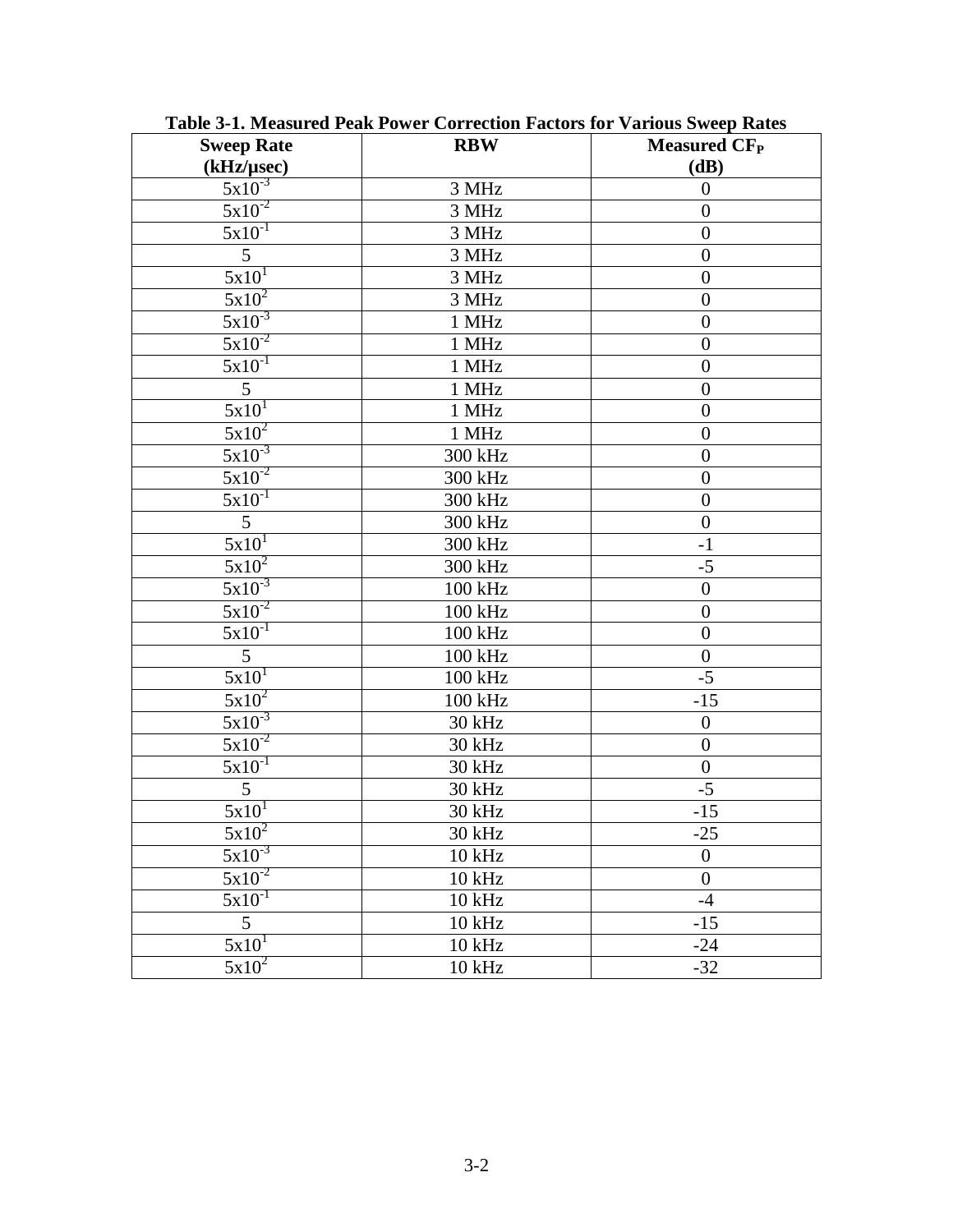| <b>Sweep</b>           | <b>RBW</b>                  | <b>Measured</b>  | <b>Calculated CF<sub>P</sub></b> | <b>Calculated CF<sub>P</sub></b> |
|------------------------|-----------------------------|------------------|----------------------------------|----------------------------------|
| Rate                   |                             | $CF_{P}$         | 10 Log $[(B_{3dB})^2/SR]$        | 10 Log 1.6 $[(B_{3dB})^2/SR]$    |
| (kHz/µsec)             |                             | (dB)             | (dB)                             | (dB)                             |
| $5x10^{-3}$            | 3 MHz                       | $\boldsymbol{0}$ | $\overline{0}$                   | $\boldsymbol{0}$                 |
| $5x10^{-2}$            | 3 MHz                       | $\overline{0}$   | $\overline{0}$                   | $\overline{0}$                   |
| $5x10^{-1}$            | 3 MHz                       | $\boldsymbol{0}$ | $\overline{0}$                   | $\boldsymbol{0}$                 |
| 5                      | 3 MHz                       | $\overline{0}$   | $\overline{0}$                   | $\overline{0}$                   |
| $5x10^T$               | 3 MHz                       | $\boldsymbol{0}$ | $\boldsymbol{0}$                 | $\boldsymbol{0}$                 |
| $5x10^2$               | 3 MHz                       | $\overline{0}$   | $\overline{0}$                   | $\overline{0}$                   |
| $5x10^{-3}$            | $1~\mathrm{MHz}$            | $\overline{0}$   | $\overline{0}$                   | $\overline{0}$                   |
| $5x\overline{10^{-2}}$ | 1 MHz                       | $\overline{0}$   | $\boldsymbol{0}$                 | $\boldsymbol{0}$                 |
| $5x10^{-1}$            | 1 MHz                       | $\overline{0}$   | $\overline{0}$                   | $\boldsymbol{0}$                 |
| 5                      | 1 MHz                       | $\overline{0}$   | $\boldsymbol{0}$                 | $\boldsymbol{0}$                 |
| $5x10$ <sup>T</sup>    | 1 MHz                       | $\overline{0}$   | $\boldsymbol{0}$                 | $\boldsymbol{0}$                 |
| $5x10^2$               | 1 MHz                       | $\overline{0}$   | $\overline{0}$                   | $\overline{0}$                   |
| $5x10^{-3}$            | 300 kHz                     | $\boldsymbol{0}$ | $\overline{0}$                   | $\boldsymbol{0}$                 |
| $5x10^{-2}$            | 300 kHz                     | 0                | $\overline{0}$                   | $\boldsymbol{0}$                 |
| $5x10^{-1}$            | 300 kHz                     | $\overline{0}$   | $\boldsymbol{0}$                 | $\boldsymbol{0}$                 |
| 5                      | 300 kHz                     | $\theta$         | $\boldsymbol{0}$                 | $\boldsymbol{0}$                 |
| 5x10 <sup>1</sup>      | 300 kHz                     | $-1$             | $\overline{0}$                   | $\overline{0}$                   |
| $5x10^2$               | 300 kHz                     | $-5$             | $-7.4$                           | $-5.4$                           |
| $5x10^{-3}$            | 100 kHz                     | $\theta$         | $\theta$                         | $\theta$                         |
| $5x10^{-2}$            | 100 kHz                     | $\overline{0}$   | $\overline{0}$                   | $\overline{0}$                   |
| $5x10^{-1}$            | 100 kHz                     | $\boldsymbol{0}$ | $\boldsymbol{0}$                 | $\boldsymbol{0}$                 |
| 5                      | 100 kHz                     | $\boldsymbol{0}$ | $\overline{0}$                   | $\overline{0}$                   |
| $5x10^T$               | 100 kHz                     | $-5$             | $-7$                             | $-4.9$                           |
| $5x10^2$               | 100 kHz                     | $-15$            | $-17$                            | $-14.9$                          |
| $5x\overline{10^{-3}}$ | 30 kHz                      | $\boldsymbol{0}$ | $\boldsymbol{0}$                 | $\overline{0}$                   |
| $5x10^{-2}$            | 30 kHz                      | $\overline{0}$   | $\boldsymbol{0}$                 | $\overline{0}$                   |
| $5x10^{-1}$            | 30 kHz                      | $\theta$         | $\theta$                         | $\boldsymbol{0}$                 |
| 5                      | 30 kHz                      | $-5$             | $-7.4$                           | $-5.4$                           |
| 5x10 <sup>1</sup>      | $\overline{30 \text{ kHz}}$ | -15              | -17                              | $-15.4$                          |
| $5x10^2$               | 30 kHz                      | $-25$            | $-27$                            | $-25.4$                          |
| $5x10^{-3}$            | $10$ kHz                    | $\boldsymbol{0}$ | $\overline{0}$                   | $\mathbf{0}$                     |
| $5x10^{-2}$            | $10$ kHz                    | $\theta$         | $\overline{0}$                   | $\mathbf{0}$                     |
| $5x10^{-1}$            | $10$ kHz                    | $-4$             | $-7$                             | $-4.9$                           |
| 5                      | $10$ kHz                    | $-15$            | $-17$                            | $-14.9$                          |
| $5x10^T$               | 10 kHz                      | $-24$            | $-27$                            | $-24.9$                          |
| $5x10^2$               | $10$ kHz                    | $-32$            | $-37$                            | $-34.9$                          |

**Table 3-2. Comparison of Measured and Calculated Peak Power Correction Factors for Various Sweep Rates**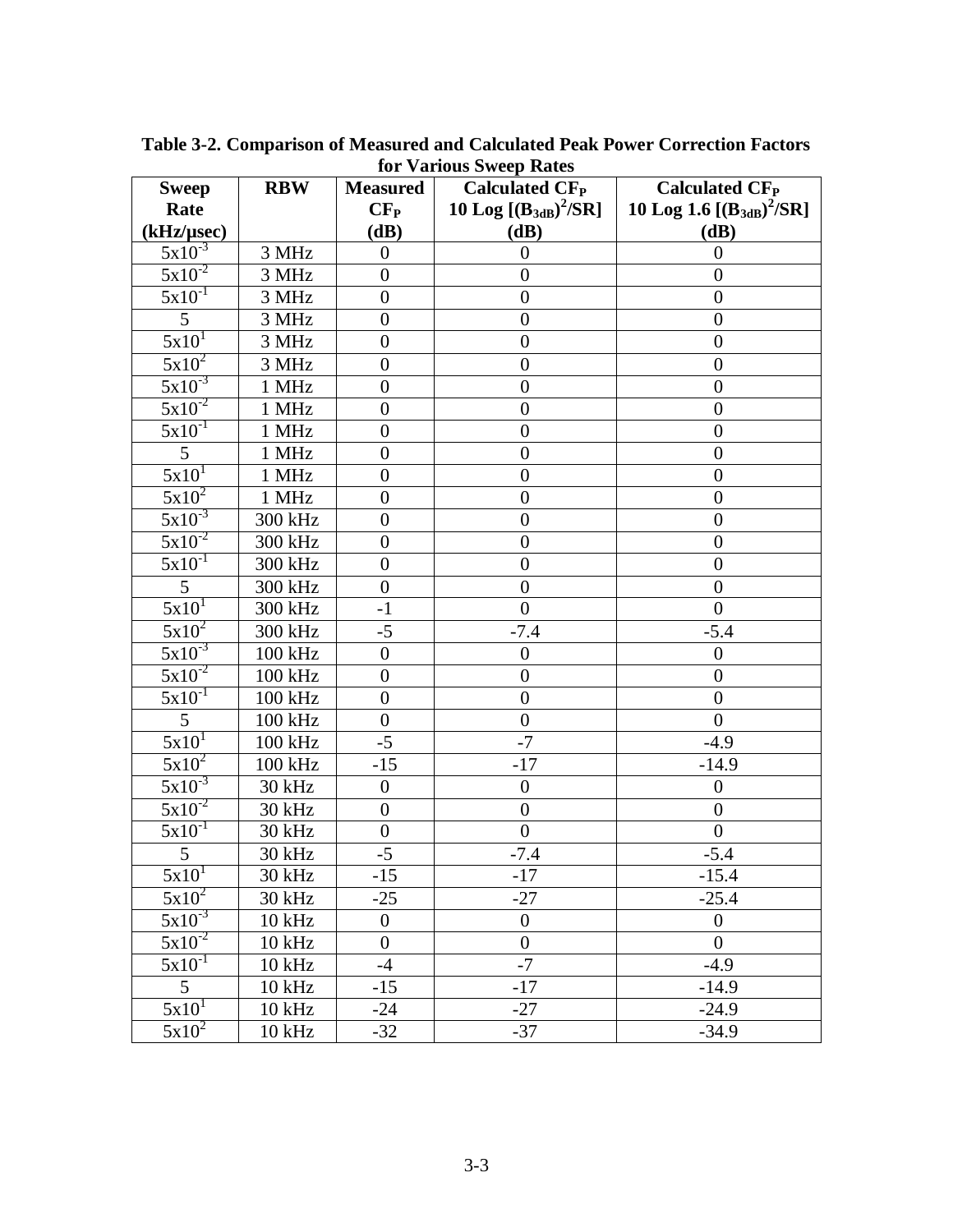NTIA ITS carried out additional peak power measurements with the sweep rate held constant at 500 kHz/µsec and the PRT varied (600 µsec, 1.1 msec, and 6 msec). The data set previously discussed included data for a sweep rate of 500 kHz/ usec and a PRT of 60 µsec. Table 3-3 shows these data sets and peak power correction factors. As shown in Table 3-3, the peak power correction is not dependent on the PRT.

| <b>Spectrum</b><br><b>Analyzer</b> | <b>PRT</b> | <b>Measured</b><br>CF <sub>P</sub> | Calculated $CFP$<br>10 Log $[(B_{3dB})^2/SR]$ | <b>Calculated CF<sub>P</sub></b><br>10 Log 1.6 $[(B_{3dB})^2/SR]$ |
|------------------------------------|------------|------------------------------------|-----------------------------------------------|-------------------------------------------------------------------|
| <b>RBW</b>                         |            | (dB)                               | (dB)                                          | (dB)                                                              |
|                                    |            |                                    |                                               |                                                                   |
| 3 MHz                              | $60$ µsec  | $\boldsymbol{0}$                   | $\theta$                                      | $\theta$                                                          |
| 3 MHz                              | $600$ µsec | $\boldsymbol{0}$                   | $\boldsymbol{0}$                              | $\boldsymbol{0}$                                                  |
| 3 MHz                              | $1.1$ msec | 1                                  | $\overline{0}$                                | $\overline{0}$                                                    |
| 3 MHz                              | 6 msec     | $\mathbf 1$                        | $\overline{0}$                                | $\overline{0}$                                                    |
| 1 MHz                              | $60$ µsec  | $\overline{0}$                     | $\overline{0}$                                | $\boldsymbol{0}$                                                  |
| 1 MHz                              | $600$ usec | $\boldsymbol{0}$                   | $\boldsymbol{0}$                              | $\overline{0}$                                                    |
| 1 MHz                              | 1.1 msec   | $\overline{0}$                     | $\boldsymbol{0}$                              | $\overline{0}$                                                    |
| 1 MHz                              | 6 msec     | $\overline{0}$                     | $\overline{0}$                                | $\overline{0}$                                                    |
| 300 kHz                            | $60$ µsec  | $-5$                               | $-7.4$                                        | $-5.4$                                                            |
| 300 kHz                            | $600$ µsec | $\overline{-5}$                    | $-7.4$                                        | $-5.4$                                                            |
| 300 kHz                            | 1.1 msec   | $-5$                               | $-7.4$                                        | $-5.4$                                                            |
| 300 kHz                            | 6 msec     | $-5$                               | $-7.4$                                        | $-5.4$                                                            |
| 100 kHz                            | $60$ µsec  | $-15$                              | $-17$                                         | $-14.9$                                                           |
| 100 kHz                            | $600$ µsec | $-14$                              | $-17$                                         | $-14.9$                                                           |
| 100 kHz                            | 1.1 msec   | $-14$                              | $-17$                                         | $-14.9$                                                           |
| 100 kHz                            | 6 msec     | -14                                | $-17$                                         | $-14.9$                                                           |
| 30 kHz                             | $60$ µsec  | $-25$                              | $-27.4$                                       | $-25.4$                                                           |
| 30 kHz                             | $600$ usec | $-25$                              | $-27.4$                                       | $-25.4$                                                           |
| 30 kHz                             | 1.1 msec   | $-24$                              | $-27.4$                                       | $-25.4$                                                           |
| 30 kHz                             | 6 msec     | $-24$                              | $-27.4$                                       | $-25.4$                                                           |
| $10$ kHz                           | $60$ µsec  | $-32$                              | $-37$                                         | $-34.9$                                                           |
| 10 kHz                             | $600$ µsec | $-34$                              | $-37$                                         | $-34.9$                                                           |
| <b>10 kHz</b>                      | 1.1 msec   | $-34$                              | $-37$                                         | $-34.9$                                                           |
| 10 kHz                             | 6 msec     | $-34$                              | $-37$                                         | $-34.9$                                                           |

**Table 3-3. Comparison of Measured and Calculated Peak Power Correction Factors (Sweep Rate of 500 kHz/600 µsec)**

#### **3.2.2 Average Power Measurements**

Table 3-4 provides a summary of the average power measurement results. The table shows that the measured average power at the output of the RBW filter relative to the peak power at the filter input as a function of RBW and sweep rate. The quantity of interest is  $CF_A = 10 \text{ Log } [B_{3dB}/(SR \times PRT)]$ , which is the difference between the peak power at the input of the filter and the average power at the output. However, this formula for CF<sub>A</sub> assumes the integration time for the average power measurement is long enough to include at least one full pulse repetition period at the filter output. If a full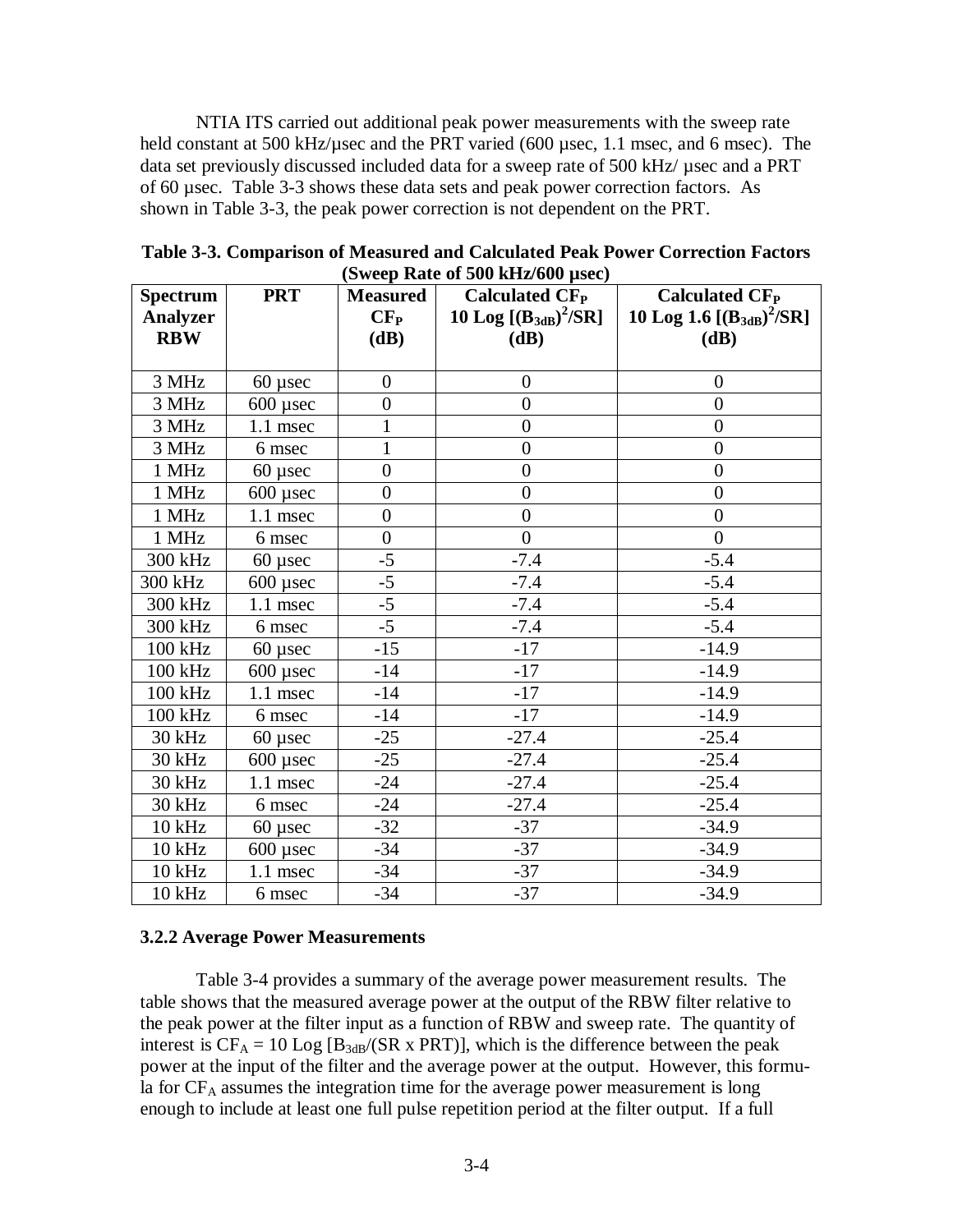pulse repetition period is not included in the integration time, a true average power measurement for the pulse train cannot be obtained. For most linear swept frequency signals, the integration time will be sufficient. However, for some of the measurements presented here this was not true and for those cases the formulation  $CF_A = 10$  Log  $[B_{3dB}/(SR)x$ PRT)] is not applicable. This does not mean the average power cannot be calculated for these special cases, but a slightly different approach must be employed. The first such case occurs when the integration time (1 msec for these measurements) is less than the time the swept frequency signal is within the RBW. The time the swept frequency signal is within the RBW is  $B_{3dB}/SR$ . For this case, the pulse is present for the full integration time and there is no interpulse period in the integration time. The output will be equal to peak power at the input. This results in  $CF_A = 0$  dB. These cases are denoted by a single asterisk accompanying the  $CF_A$  entry in Table 3-4. The second case occurs when the swept frequency signal spends less time in the filter than the integration time, but the PRT is longer than the integration time. For this case, the average power is measured for a condition where only a portion of the interpulse period is considered in the averaging. The correction factor is calculated by the ratio of the time the signal falls within the filter to the integration time,  $CF_A = 10 \text{ Log } [(B_{3dB}/SR)/1x10^3]$ . These cases are denoted by a double asterisk accompanying the  $CF_A$  entry in Table 3-4. For the third case, the formulation  $CF_A = 10$  Log  $[B_{3dB}/(SR \times PRT)]$  applies. These complications requiring special consideration can be overcome by the judicious selection of the integration time for the specific signal and filter bandwidth being measured. The measurements that are the subject of this technical memorandum includes a range of sweep rates that covered five orders of magnitude and filter RBWs that covered two orders of magnitude. This wide range of parameters made it difficult to select an integration time. The determination of CF<sup>A</sup> requires values of PRT. Table 3-5 contains these PRT values for each value of SR that was analyzed in Table 3-4.

Additional average power measurements were carried out with the sweep rate held constant at 500 kHz/ $\mu$ sec and the PRT varied (600 µsec, 1.1 msec and 6 msec). The data set that was discussed previously included data for a sweep rate of 500 kHz/sec and a PRT of 60 µsec. Table 3-6 provides these data sets and the average power correction factors. The Table 3-6 data was for an integration time of 1 msec. These additional measurements were performed to examine some of the Case 1 and Case 2 data in Table 3-4. This did not eliminate all of the "special" cases. As shown in Table 3-6, there are some Case 2 conditions where the integration time for the determination of overall average power was too short. Measurements were then performed for the twelve Case 2 entries in Table 3-6 with an integration time of 30 msec. This integration time exceeds the longest PRT of 6 msec and thus the overall average should be realized. The results of these measurements and calculations are shown in Table 3-7.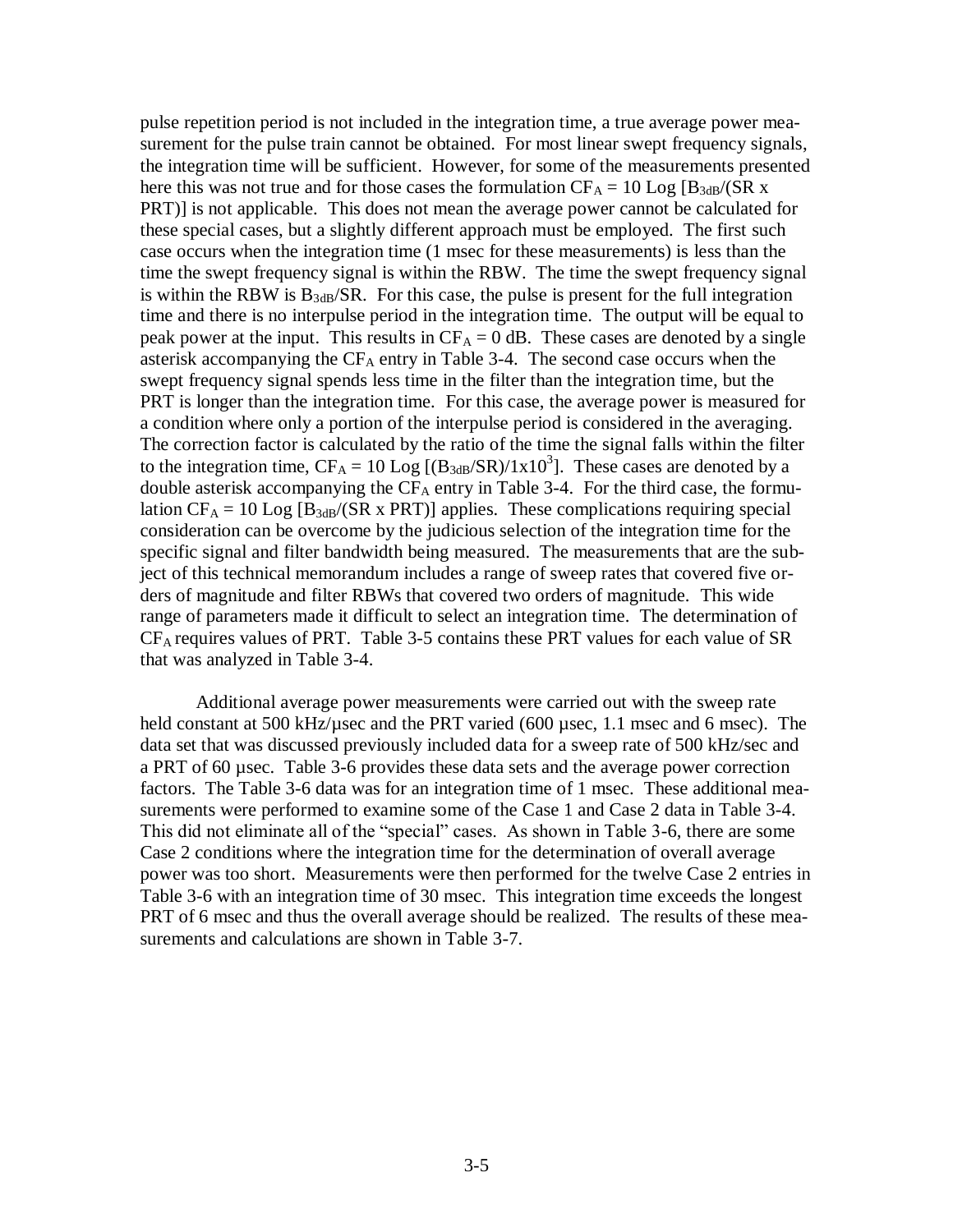| <b>Sweep Rate</b>                                                                | <b>RBW</b>         | Measured $CF_A$  | <b>Calculated CFA</b> |  |
|----------------------------------------------------------------------------------|--------------------|------------------|-----------------------|--|
| (kHz/µsec)                                                                       |                    | (dB)             | (dB)                  |  |
| $5x10^{-3}$                                                                      | 3 MHz              | $\boldsymbol{0}$ | $0^{\degree}$         |  |
| $5x\overline{10^{-2}}$                                                           | 3 MHz              | $\overline{0}$   | $\overline{0}^*$      |  |
| $5x\overline{10^{-1}}$                                                           | 3 MHz              | $\boldsymbol{0}$ | $0^*$                 |  |
| $5\phantom{.0}$                                                                  | 3 MHz              | $-3$             | $-2.2$ <sup>**</sup>  |  |
| 5x10 <sup>1</sup>                                                                | $3~\mathrm{MHz}$   | $-9$             | $-10^{*}$             |  |
| $5x10^2$                                                                         | 3 MHz              | $-10$            | $-10^{***}$           |  |
| $\frac{5x}{10^{-3}}$                                                             | 1 MHz              | $\boldsymbol{0}$ | $0^*$                 |  |
| $\frac{5x}{10^{-2}}$                                                             | 1 MHz              | $\boldsymbol{0}$ | $0^*$                 |  |
| $5x10^{-1}$                                                                      | 1 MHz              | $\boldsymbol{0}$ | $\overline{0}$        |  |
| $5\overline{)}$                                                                  | 1 MHz              | $-7$             | $-7^{**}$             |  |
| 5x10 <sup>1</sup>                                                                | 1 MHz              | $-14$            | $-14.8$               |  |
| $5x10^2$                                                                         | 1 MHz              | $-15$            | $-14.8$ <sup>*</sup>  |  |
| $5x10^{-3}$                                                                      | 300 kHz            | $\boldsymbol{0}$ | $0^*$                 |  |
| $5x10^{-2}$                                                                      | 300 kHz            | $\boldsymbol{0}$ | $0^*$                 |  |
| $5x10^{-1}$                                                                      | 300 kHz            | $-2$             | $-2.2$ <sup>*</sup>   |  |
| $\mathfrak{S}$                                                                   | 300 kHz            | $-12$            | $-12$ <sup>*</sup>    |  |
| 5x10 <sup>1</sup>                                                                | 300 kHz            | $-19$            | $-20$ <sup>**</sup>   |  |
| $5x10^2$                                                                         | 300 kHz            | $-20$            | $-20^*$               |  |
| $5x10^{-3}$                                                                      | 100 kHz            | $\boldsymbol{0}$ | $0^{\degree}$         |  |
| $\frac{5x}{10^{-2}}$                                                             | 100 kHz            | $\overline{0}$   | $0^*$                 |  |
| $5x10^{-1}$                                                                      | 100 kHz            | $-6$             | $-7$                  |  |
| 5                                                                                | 100 kHz            | $-17$            | $-17^{*}$             |  |
| $5x10^T$                                                                         | 100 kHz            | $-24$            | $-24.8$               |  |
| $5x10^2$                                                                         | 100 kHz            | $-24$            | $-24.8$ **            |  |
| $5x10^{-3}$                                                                      | 30 kHz             | $\boldsymbol{0}$ | $0^*$                 |  |
| $\frac{5x}{10^{-2}}$                                                             | 30 kHz             | $-3$             | $-2.2$ <sup>**</sup>  |  |
| $5x10^{-1}$                                                                      | 30 kHz             | $-12$            | $-12.2$ <sup>*</sup>  |  |
| $\mathfrak{H}$                                                                   | 30 kHz             | $-22$            | $-22.2$ <sup>*</sup>  |  |
| 5x10 <sup>1</sup>                                                                | 30 kHz             | $-29$            | $-30***$              |  |
| $\frac{5x}{10^2}$                                                                | 30 kHz             | $-29$            | $-30^{***}$           |  |
| $5x10^{-3}$                                                                      | $10$ kHz           | $\overline{0}$   | $\overline{0}$        |  |
| $5x10^{-2}$                                                                      | $10$ kHz           | -6               | -7                    |  |
| $5x10^{-1}$                                                                      | $10$ kHz           | $-16$            | $-17$ <sup>*</sup>    |  |
| 5                                                                                | $10\,\mathrm{kHz}$ | $-27$            | $-27$                 |  |
| 5x10                                                                             | $10\ \mathrm{kHz}$ | $-33$            | $-34.7$               |  |
| $5x10^2$                                                                         | 10 kHz             | $-32$            | $-34.7$               |  |
| * Case $1 -$ Time in filter longer than integration time: CF <sub>A</sub> = 0 dB |                    |                  |                       |  |

**Table 3-4. Comparison of Measured and Calculated Average Power Correction Factors for Various Sweep Rates**

\*\*Case 2 – PRT longer than integration time:  $CF_A = 10$  Log (Time in Filter/Integration Time)

\*\*\*Case 3 – PRT less than integration time:  $CF_A = 10$  Log  $[B_{3dB}/(SRxPRT)]$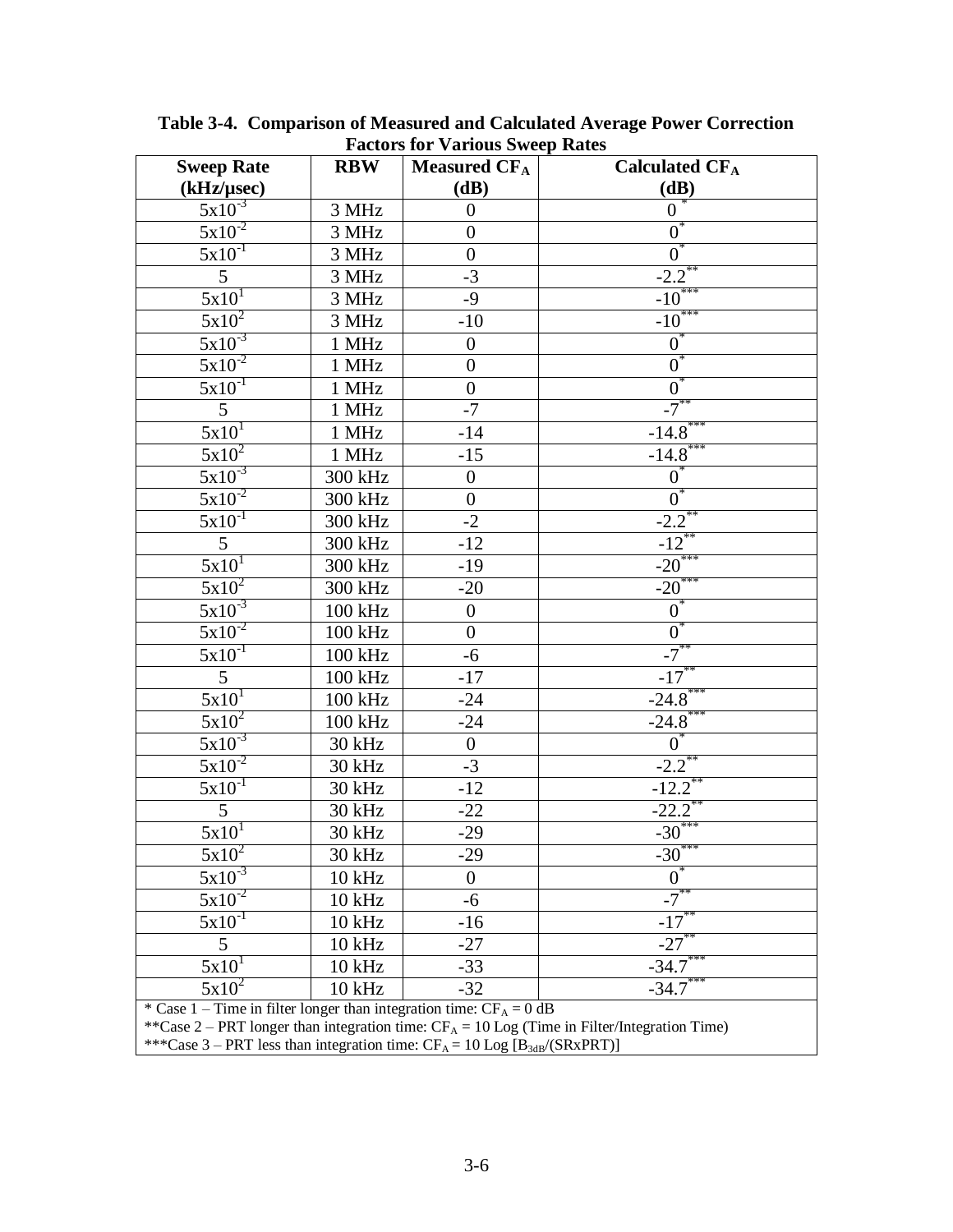| Tuble of a building of bacep rates and I also repeated Things |                |  |  |
|---------------------------------------------------------------|----------------|--|--|
| <b>SR</b>                                                     | <b>PRT</b>     |  |  |
| (kHz/µsec)                                                    | $(\mu$ sec $)$ |  |  |
| $5x10^{-3}$                                                   | $2.97x10^{6}$  |  |  |
| $5x10^{-2}$                                                   | $319x10^3$     |  |  |
| $5x10^{-1}$                                                   | $50.6x10^3$    |  |  |
|                                                               | $6x10^6$       |  |  |
| 5x10 <sup>1</sup>                                             | 600            |  |  |
| $5x10^2$                                                      | 60             |  |  |

**Table 3-5. Summary of Sweep Rates and Pulse Repetition Times**

| Table 3-6. Comparison of Measured and Calculated Average Power |
|----------------------------------------------------------------|
| <b>Correction Factors</b>                                      |
| (Sweep Rate of 500 kHz/ $\mu$ sec) <sup>1</sup>                |

| <b>Spectrum</b>                                                                               | <b>PRT</b>      | $(0$ weep rate of 500 KHz $\mu$ sec)<br><b>Measured</b> | <b>Calculated CFA</b>              |
|-----------------------------------------------------------------------------------------------|-----------------|---------------------------------------------------------|------------------------------------|
| <b>Analyzer</b>                                                                               |                 | $CF_A$                                                  | 10 Log $[B_{3dB}/(SR \times PRT)]$ |
| <b>RBW</b>                                                                                    |                 | (dB)                                                    | (dB)                               |
|                                                                                               |                 |                                                         |                                    |
| 3 MHz                                                                                         | $60$ µsec       | $-10$                                                   | $-10$                              |
| 3 MHz                                                                                         | 600 µsec        | $-19$                                                   | $-20$                              |
| 3 MHz                                                                                         | 1.1 msec        | $-22$                                                   | $-22.2$ <sup>*</sup>               |
| 3 MHz                                                                                         | 6 msec          | $-22$                                                   | $-22.2$ <sup>*</sup>               |
| 1 MHz                                                                                         | $60$ µsec       | $-15$                                                   | $-14.8$                            |
| 1 MHz                                                                                         | $600$ usec      | $-23$                                                   | $-24.8$                            |
| 1 MHz                                                                                         | 1.1 msec        | $-26$                                                   | $-27$ <sup>*</sup>                 |
| 1 MHz                                                                                         | 6 msec          | $-26$                                                   | $-27$ <sup>*</sup>                 |
| 300 kHz                                                                                       | $60$ µsec       | $-20$                                                   | $-20$                              |
| 300 kHz                                                                                       | $600$ usec      | $-29$                                                   | $-30$                              |
| 300 kHz                                                                                       | 1.1 msec        | $-32$                                                   | $-32.2$ <sup>*</sup>               |
| 300 kHz                                                                                       | 6 msec          | $-32$                                                   | $-32.\overline{2}^*$               |
| 100 kHz                                                                                       | $60$ usec       | $-24$                                                   | $-24.8$                            |
| 100 kHz                                                                                       | 600 µsec        | $-33$                                                   | $-34.8$                            |
| 100 kHz                                                                                       | 1.1 msec        | $-36$                                                   | $-37$ <sup>*</sup>                 |
| 100 kHz                                                                                       | 6 msec          | $-36$                                                   | $-37$ <sup>*</sup>                 |
| 30 kHz                                                                                        | $60$ µsec       | $-29$                                                   | $-30$                              |
| 30 kHz                                                                                        | $600$ $\mu$ sec | $-39$                                                   | $-40$                              |
| 30 kHz                                                                                        | 1.1 msec        | $-42$                                                   | $-42.2^{*}$                        |
| 30 kHz                                                                                        | 6 msec          | $-42$                                                   | $-42.2$ <sup>*</sup>               |
| 10 kHz                                                                                        | $60$ µsec       | $-32$                                                   | $-34.8$                            |
| 10 kHz                                                                                        | $600$ µsec      | $-43$                                                   | $-44.8$                            |
| 10 kHz                                                                                        | 1.1 msec        | $-46$                                                   | $-47$ <sup>*</sup>                 |
| 10 kHz                                                                                        | 6 msec          | $-46$                                                   | $-47$ <sup>*</sup>                 |
| * Case 2 – PRT longer than integration time: $CF_A = 10$ Log(Time in Filter/Integration Time) |                 |                                                         |                                    |

 $\overline{a}$ 

<sup>1.</sup> An integration time of 1 msec was used to determine the RMS.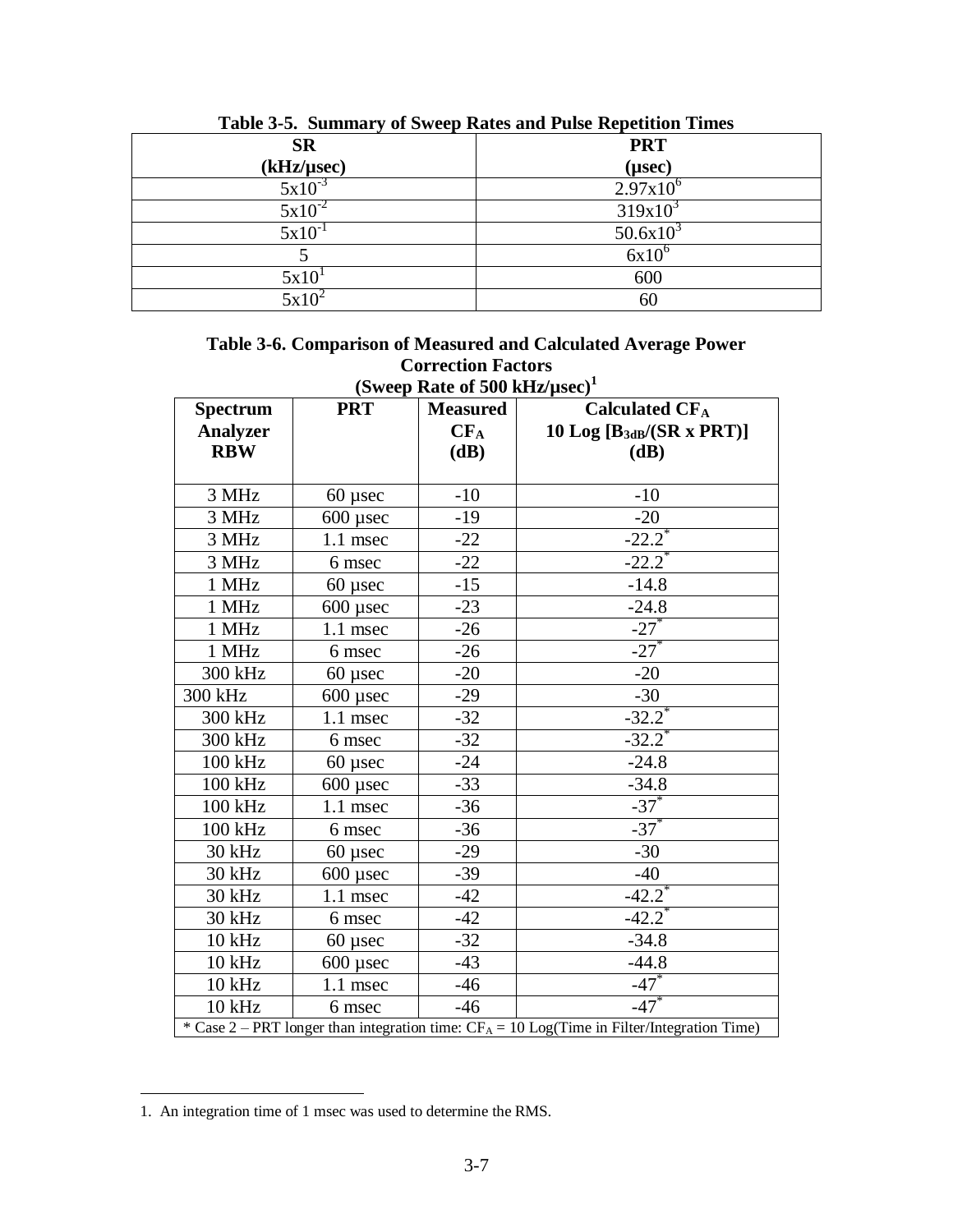| (Sweep Rate of 500 kHz/ $\mu$ sec) <sup>2</sup>  |            |                                   |                                                                 |
|--------------------------------------------------|------------|-----------------------------------|-----------------------------------------------------------------|
| <b>Spectrum</b><br><b>Analyzer</b><br><b>RBW</b> | <b>PRT</b> | <b>Measured</b><br>$CF_A$<br>(dB) | Calculated $CF_A$<br>10 Log $[B_{3dB}/(SR \times PRT)]$<br>(dB) |
| 3 MHz                                            | $1.1$ msec | $-22$                             | $-22.6$                                                         |
| 3 MHz                                            | 6 msec     | $-29$                             | $-30$                                                           |
| 1 MHz                                            | 1.1 msec   | $-27$                             | $-27.4$                                                         |
| 1 MHz                                            | 6 msec     | $-33$                             | $-34.7$                                                         |
| 300 kHz                                          | 1.1 msec   | $-32$                             | $-32.6$                                                         |
| 300 kHz                                          | 6 msec     | $-39$                             | $-40$                                                           |
| 100 kHz                                          | 1.1 msec   | $-37$                             | $-37.4$                                                         |
| 100 kHz                                          | 6 msec     | $-43$                             | $-44.7$                                                         |
| 30 kHz                                           | 1.1 msec   | $-42$                             | $-42.6$                                                         |
| 30 kHz                                           | 6 msec     | $-49$                             | $-50$                                                           |
| $10$ kHz                                         | 1.1 msec   | $-47$                             | $-47.4$                                                         |
| $10$ kHz                                         | 6 msec     | $-54$                             | $-54.7$                                                         |

**Table 3-7. Comparison of Measured and Calculated Average Power Correction Factors** 

#### **3.2.3 Applications of Linear Swept Frequency Correction Factors**

For many applications of the linear swept frequency analysis, the peak and/or average power will be referenced in a specific bandwidth (e.g., Y dBm/MHz). The CF equations,  $CF_P = 10$  Log 1.6 $[(B_{3dB})^2/SR]$  and  $CF_A = 10$  Log  $[B_{3dB}/(SR \times PRT)]$ , show that  $CF_P$  varies as 20 Log ( $B_{3dB}$ ) and  $CF_A$  varies as 10 Log ( $B_{3dB}$ ). This lends itself to the concept of a bandwidth correction factor (BWCF). Thus, where an average power level referenced to a certain bandwidth  $(B_1)$  needs to be converted to another bandwidth  $(B_2)$ , the factor 10  $Log(B_2/B_1)$  must be added to the reference power to determine the average power in  $B_2$ . Similarly, to convert the peak power in a reference bandwidth  $(B_1)$  to that in a bandwidth  $(B_2)$ , 20 Log  $(B_2/B_1)$  must be added to the reference power level. It is also possible to convert the peak power in a given bandwidth  $(B_1)$  to the average power in the same bandwidth by adding -10 Log  $(1.6 \times B_1 \times PRT)$  to the peak power. Similarly, the average power in a given bandwidth can be converted to the peak power in the same bandwidth by adding 10 Log  $(1.6 \times B_1 \times PRT)$  to the average power.

All these bandwidth corrections are subject to the limitation that the peak correction factor CF<sub>P</sub> = 10 Log [1.6 x (B<sub>3dB</sub>)<sup>2</sup>/SR] cannot exceed 0 dB. If the correction factor exceeds  $0$  dB, CF<sub>P</sub> should be set equal to  $0$  dB.

 $\overline{a}$ 

<sup>2.</sup> An integration time of 30 msec was used to determine the RMS.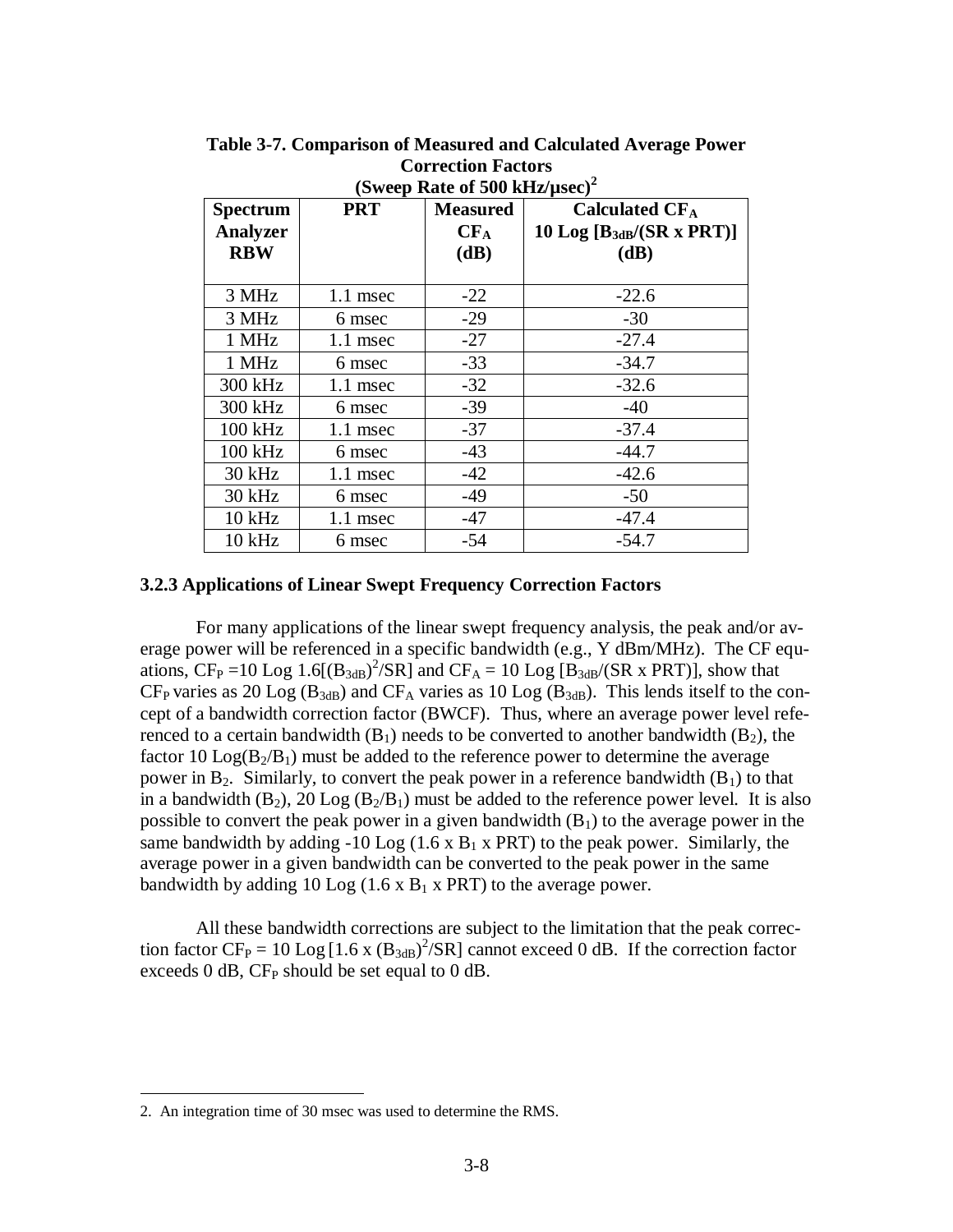## **SECTION 4.0 GENERAL MEASUREMENT PROCEDURE FOR LINEAR SWEPT FREQUENCY SIGNALS**

#### **4.1 GENERAL MEASUREMENT PROCEDURE**

The Federal Communications Commission Part 15 Rules permit devices that employ swept frequency techniques. The Commission's Rules require that the compliance measurements for swept frequency devices be performed with the frequency sweeping turned off.<sup>3</sup> Performing the compliance measurements with the frequency sweeping stopped ensures that the maximum emission levels generated by the device are captured. However, performing the compliance measurements with the frequency sweeping turned off may tend to overestimate the emissions generated by the device. Performing the compliance measurements with the frequency sweeping active could provide a more accurate representation of the emissions generated by the device while in its operational mode. Also, measuring emissions with the frequency sweeping turned off would require a special test mode be added to the device. Altering the device strictly for this purpose could produce measurement results that may not accurately represent the emissions generated while the device is operating as intended. The challenge is to develop a general compliance measurement procedure that is applicable to the different implementations of a swept frequency system (e.g., sweep rates, sweep frequency ranges). The measurement procedure would also have to provide an accurate measurement of the emissions so that they can be used to assess compatibility with other radio services. This section provides a description of a general measurement procedure for measuring the emissions of a linear swept frequency system with the frequency sweeping active.

#### **4.2 DESCRIPTION OF GENERAL MEASUREMENT PROCEDURE**

The measurement techniques employed in this technical memorandum can be used to develop a general procedure for measuring the emissions of systems employing linear swept frequency signals. These measurements are applicable to linear swept frequency systems where the extent of the frequency sweep is at least 3 MHz. All the measurements will be made with the unit-under-test (UUT) operating in the swept frequency mode.

The measurement approach requires the measurement of radiated measurements and should be carried out in a shielded enclosure. If a shielded enclosure is not available, a test site should be selected where the background radio-frequency (RF) environment is fairly quiet in the range of frequencies of concern. This background RF environment should be monitored periodically through the test period and this data must be included in the test report.

 $\overline{a}$ 

<sup>3. 47</sup> C.F.R. Section 15.31(c).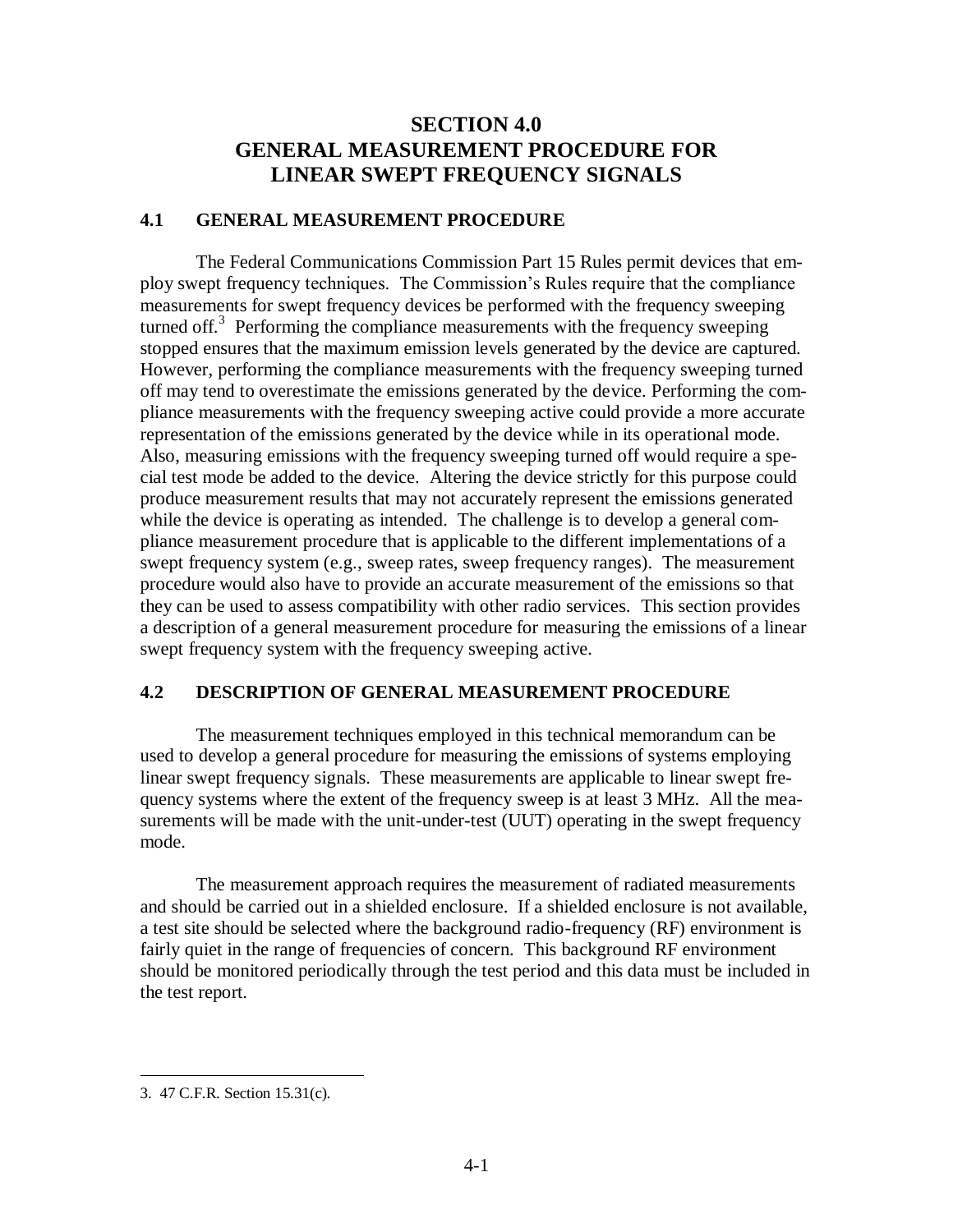The required test equipment includes a spectrum analyzer with a peak and rootmean-square detector and maximum hold capability, a reference measurement antenna (for the frequency range of interest), a wide-band detector, an oscilloscope, and suitable cables to connect the test equipment. A low-noise amplifier (LNA) should be used to maximize the dynamic range of the measurement system. The LNA should be connected directly to the output of the measurement antenna. In addition, a separate variable frequency generator (or suitable substitute) is required to calibrate the measurement system.

The test description reported here is based on a UUT antenna that is not an extensive array. An extensive array would have at least one dimension greater than one-third the distance separation from the UUT antenna to the reference measurement antenna. If the array is extensive, the test procedure would need to be repeated for various measurement antenna placements that result in a meaningful sample of the emissions from the UUT.

The reference measurement antenna is to be positioned at a level and orientation to be within the mainbeam of the UUT antenna. The reference antenna is to be separated from the UUT antenna by a minimum distance for far-field antenna conditions and close enough so that the received signal is strong enough to carry-out the required measurements. However, the final measurements will need appropriate adjustments to determine UUT equivalent isotropically-radiated-power (EIRP) values.

The first series of measurements requires the spectrum analyzer to be connected to the measurement antenna through appropriate cables and the LNA, if required. The spectrum analyzer is to be operated in the frequency sweep mode with the frequency span of the spectrum analyzer frequency sweep set to be slightly greater than the UUT frequency sweep. With the spectrum analyzer in the maximum hold mode and using the peak detector, the UUT signal is to be measured over many scans until the individual peak power values no longer increase with each scan. Measurements are made for resolution bandwidths of 1 and 3 MHz. These measurements will show the extent of the UUT frequency sweep (UFS).

The second series of tests requires the wide-band detector and oscilloscope to be placed in the test setup as a substitute for the spectrum analyzer. The time waveform of the UUT pulse train is to be measured to determine the pulse width (PW) and pulse repetition time (PRT) of the UUT signal.

The third series of measurements requires the spectrum analyzer to be placed in the test setup as a substitute for the detector/oscilloscope and operated in the zero span mode with maximum hold. These zero span measurements should be performed at frequencies corresponding to 10 percent, 50 percent, and 90 percent of the UUT frequency sweep. The time per division setting of the spectrum analyzer should be such that many frequency sweeps of the UUT are measured in one sweep of the spectrum analyzer and a line is traced across the spectrum analyzer display. At the 10 percent frequency with the peak detector selected, the peak power is to be measured for resolution bandwidths of 3 MHz, 1 MHz, 300 kHz, and 100 kHz. The spectrum analyzer should then be tuned to the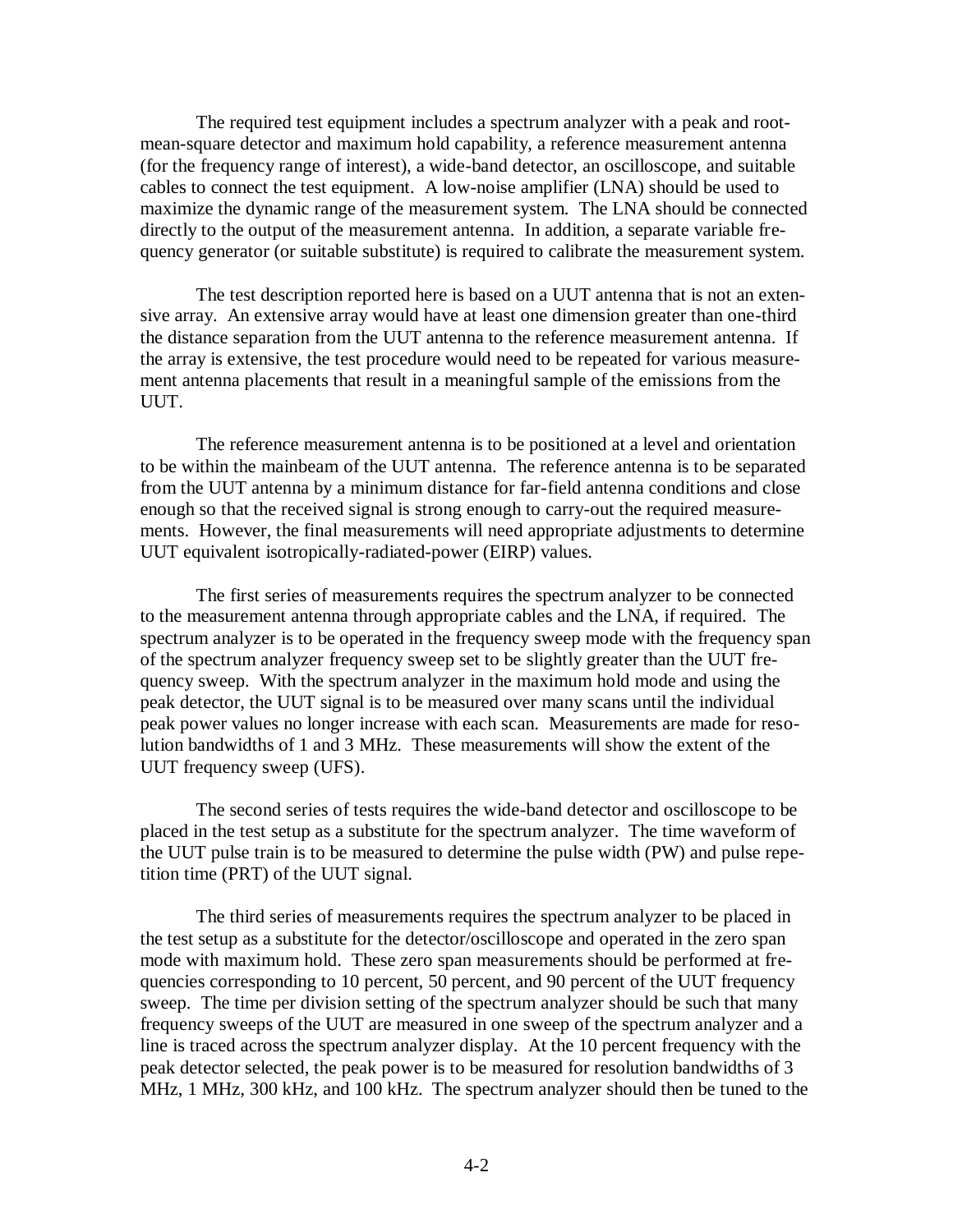50 percent frequency and the above measurements repeated. The spectrum analyzer should then be tuned to the 90 percent frequency and the measurements repeated. Then the RMS detector should be selected and the average power measured for each of the conditions established above in this paragraph. The integration time for the average power measurements should be at least 5 to 10 times the PRT. The distance between the UUT antenna and the reference measurement antenna should be measured and recorded. The gain of the measurement antenna, preferably across the frequency range of the UUT swept frequency, but at least at the 10 percent, 50 percent, and 90 percent test frequencies, should be determined from manufacturer specifications or from antenna gain measurements. The gain (loss) from the measurement antenna output through the spectrum analyzer must be measured, preferably across the frequency range of the UUT swept frequency, but at least at the 10 percent, 50 percent, and 90 percent test frequencies. This can be determined by connecting the variable frequency generator to the cable or LNA that was connected to the test antenna output with the generator set to a known peak power output level and then sweeping the generator across the frequency range of interest while measuring peak power at the spectrum. The difference between power in and power out expressed in decibel is the required calibration factor.

The average EIRP in a 1 MHz bandwidth can be determined by adjusting the average power levels (measured in the third series of tests in a 1 MHz bandwidth) to account for propagation path loss at the measurement distance, measurement antenna gain, and the gain (loss) measured for the cables and the LNA used in the measurement system. The average EIRP is to be determined at each of the test frequencies used in the third series of tests.

The peak EIRP must be determined for the bandwidth stipulated in the certification requirements. For example, the certification might stipulate the peak EIRP in a 50 MHz bandwidth or the total peak EIRP. For the peak EIRP determination, the peak power measured in 3 MHz (from the third series of tests) will be the basis. The measured peak power must be adjusted for propagation loss, measurement antenna gain, and the cable/LNA gain (loss). This yields the EIRP in a 3 MHz bandwidth. To determine the peak EIRP in any bandwidth, a limiting bandwidth (B) must be determined,

$$
B = \sqrt{UFS/(1.6PW)}\tag{4-1}
$$

where:

UFS is the extent of the UUT frequency sweep (MHz); and PW is the UUT pulse width (microseconds).

At this limiting bandwidth, the total peak power will be realized at the filter output and thus increasing the bandwidth beyond B will not increase the peak power observed. If the certification stipulates a bandwidth less than B, then the EIRP in 3 MHz is increased in decibel by 20 Log (reference bandwidth (MHz)/3). If the reference bandwidth is greater than or equal to B or if the total power peak EIRP is needed in a 3 MHz bandwidth, then the EIRP in 3 MHz is increased in dB by 20 Log (B/3).